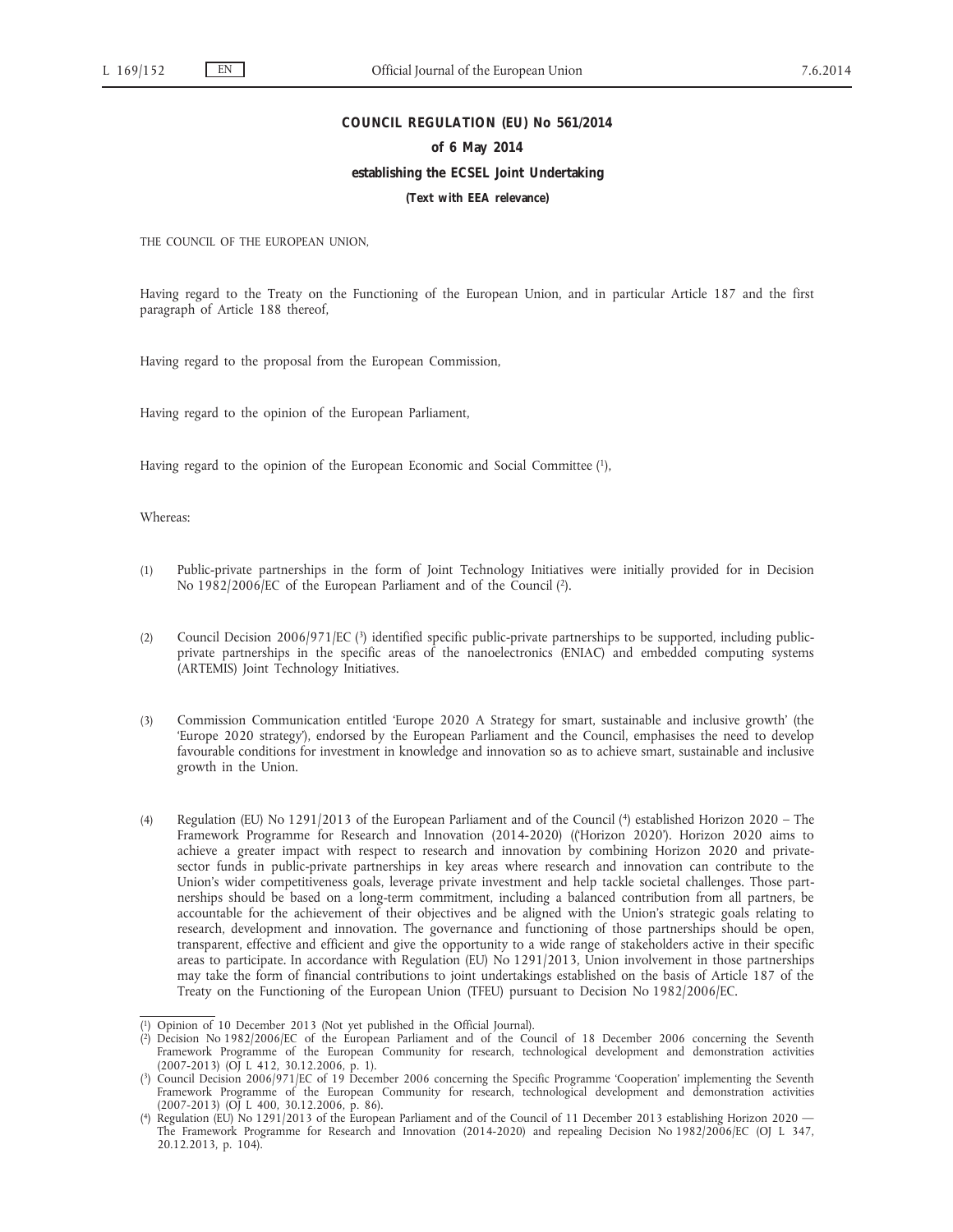- (5) In accordance with Regulation (EU) No 1291/2013 and Council Decision 2013/743/EU (1), further support should be provided to Joint Undertakings established under Decision No 1982/2006/EC under the conditions specified in Decision 2013/743/EU. The Industrial Leadership priority targets two specific activity lines under Information and Communication Technologies: 'micro- and nanoelectronics', and 'a new generation of components and systems, engineering of advanced and smart embedded components and systems'. ARTEMIS and ENIAC should be combined into a single initiative.
- (6) The Commission Communication of 26 June 2012 entitled 'A European strategy for Key Enabling Technologies A bridge to growth and jobs' identifies key enabling technologies, which include micro- and nanoelectronics, as indispensable sources of innovation. There is currently a gap between basic knowledge generation and its subsequent commercialisation into goods and services. This needs to be tackled, inter alia, through a focused effort on pilot manufacturing lines and innovation pilot projects, including those of a larger scale, to achieve technology and product validation under industrial conditions, and more integration and cross-fertilisation between the various key enabling technologies.
- (7) According to the Commission Communication of 23 May 2013 entitled 'A European strategy for micro- and nanoelectronics components and systems', micro- and nanoelectronics components and systems underpin innovation and the competitiveness of all major economic sectors. The importance of the area and the challenges faced by the stakeholders in the Union require urgent action in order to leave no weak link in Europe's innovation and value chains. It is thus proposed to set up a mechanism at Union level to combine and focus the provision of support to research and innovation in electronic components and systems by Member States, the Union and the private sector.
- (8) With a view to regaining a leading position in the nanoelectronics eco-system for Europe, the industrial and research stakeholders have proposed a strategic research and innovation programme with a total investment of EUR 100 billion for the period up to the year 2020, aiming at increasing Europe's nanoelectronics-based worldwide revenues by over EUR 200 billion per year and creating an additional 250 000 direct and induced jobs in Europe.
- (9) The term 'electronic components and systems' should encompass the areas of micro- and nanoelectronics, embedded/cyber-physical and smart integrated systems and applications.
- (10) The ENIAC Joint Undertaking set up by Council Regulation (EC) No 72/2008 (2) successfully implemented a research agenda strengthening the relevant areas in nanoelectronics in which Europe had improved its competitiveness by leveraging investments in priority subjects and by engaging the whole ecosystem.
- (11) The ARTEMIS Joint Undertaking set up by Council Regulation (EC) No 74/2008 (3) has successfully demonstrated its strategic positioning which combines top-down guidance with bottom-up definition of the technical issues to be addressed, attracting projects with outcomes directly relevant for industry.
- (12) The interim evaluations of the ENIAC and ARTEMIS Joint Undertakings have shown that they are useful and adapted tools to combine forces, and have a significant impact on their respective domains. The research areas covered by the ENIAC and ARTEMIS Joint Undertakings should, therefore, continue to be supported in order to further improve the competitiveness of the electronic components and systems industry in Europe, and focus efforts on a set of strategic activities commonly agreed among the private and public stakeholders engaged in the initiatives.

<sup>(</sup> 1) Council Decision 2013/743/EU of 3 December 2013 establishing the specific programme implementing Horizon 2020 - the Framework Programme for Research and Innovation (2014-2020) and repealing Decisions 2006/971/EC, 2006/972/EC, 2006/973/EC, 2006/974/EC and 2006/975/EC (OJ L 347, 20.12.2013, p. 965).

<sup>(</sup> 2) Council Regulation (EC) No 72/2008 of 20 December 2007 setting up the ENIAC Joint Undertaking (OJ L 30, 4.2.2008, p. 21). ( 3) Council Regulation (EC) No 74/2008 of 20 December 2007 on the establishment of the ARTEMIS Joint Undertaking to implement a

Joint Technology Initiative in Embedded Computing Systems (OJ L 30, 4.2.2008, p. 52).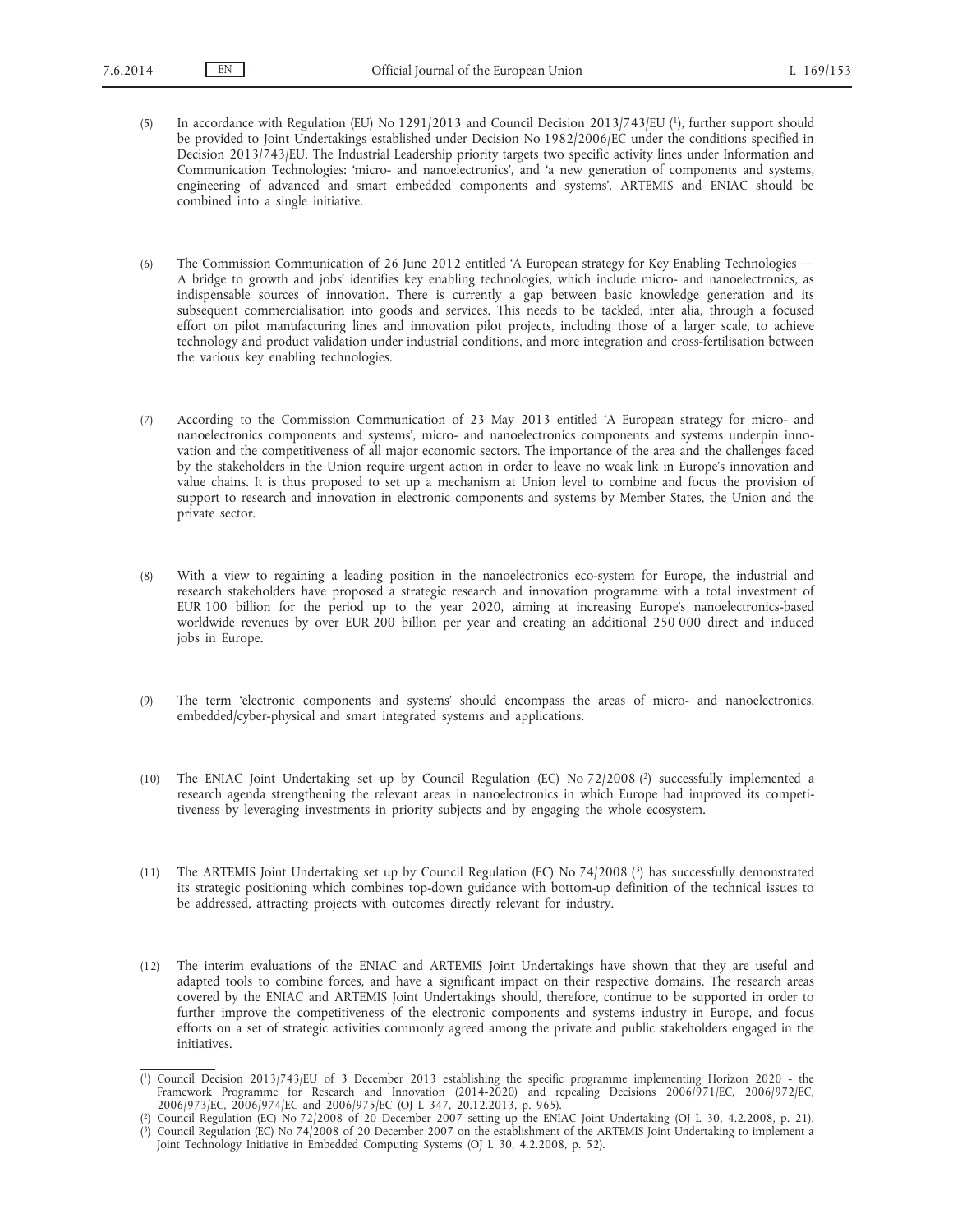- (13) Continued support for the nanoelectronics and embedded computing systems research programmes should build on the experience acquired from the operations of the ENIAC and ARTEMIS Joint Undertakings, including the results of their interim evaluations, the stakeholders' recommendations and the need to achieve an effective coordination and synergy of resources.
- (14) There is increased interaction between the stakeholders of the European Technology Platforms ARTEMIS, ENIAC and the European Technology Platform on Smart Systems Integration (EPoSS), as detailed in the High Level Strategic Research and Innovation Agenda of the ICT Components and Systems Industries which they released in 2012. In order to best capture and build on the synergies stemming from those interactions, a single Joint Undertaking covering electronic components and systems including the previous activities of the ENIAC and ARTEMIS Joint Undertakings and using a more fit-for-purpose structure and rules in order to enhance efficiency and to ensure simplification (the 'ECSEL Joint Undertaking'), should be set up. To this effect, the ECSEL Joint Undertaking should adopt financial rules specific to its needs in accordance with Article 209 of Regulation (EU, Euratom) No 966/2012 of the European Parliament and of the Council (1).
- (15) The implementation of the High Level Strategic Research and Innovation agenda put forward by the industrial stakeholders relies on several sources of support: national, regional and intergovernmental programmes, the Union Framework Programme and a Joint Technology Initiative in the form of a public-private partnership.
- (16) The public-private partnership on electronic components and systems should combine the financial and technical means that are essential to master the complexity of the ever escalating pace of innovation in this area. Therefore, the members of the ECSEL Joint Undertaking should be the Union, Member States and Associated Countries to Horizon 2020 ('Associated Countries') on a voluntary basis, and associations as private members representing their constituent companies and other organisations active in the field of electronic components and systems in Europe. The ECSEL Joint Undertaking should be open to new members.
- (17) The ECSEL Joint Undertaking should address clearly defined topics that would enable European industries at large to design, manufacture and use the most innovative technologies in electronic components and systems. Structured and coordinated financial support at European level is necessary to help research teams and European industries remain at the leading edge in a highly competitive international context, to ensure the fast and broad industrial exploitation of technology leadership across Europe generating important spill-overs for society, to share risktaking and the joining of forces by aligning strategies and investments towards a common European interest. The Commission may consider, upon notification by the Member State or group of Member States concerned, that the ECSEL Joint Undertaking's initiatives qualify as important projects of common European interest, provided that all relevant conditions are met.
- (18) The private associations AENEAS, ARTEMISIA and EPoSS have expressed in writing their agreement to the research and innovation activities in the area of the ECSEL Joint Undertaking being pursued within a structure well adapted to the nature of a public-private partnership. It is appropriate that the private associations accept the Statutes set out in the Annex to this Regulation by means of a letter of endorsement.
- (19) In order to achieve its objectives, the ECSEL Joint Undertaking should provide financial support mainly in the form of grants to participants following open and competitive calls for proposals. Such financial support should be targeted at proven market failures that prevent the development of the programme concerned, and should have an incentive effect in that it changes the behaviour of the recipient.
- (20) The ECSEL Joint Undertaking should operate in an open and transparent way providing all relevant information in a timely manner to its appropriate bodies as well as promoting its activities, including information and dissemination activities to the wider public. The rules of procedure of the bodies of the ECSEL Joint Undertaking should be made publicly available.

<sup>(</sup> 1) Regulation (EU, Euratom) No 966/2012 of the European Parliament and of the Council of 25 October 2012 on the financial rules applicable to the general budget of the Union and repealing Council Regulation (EC, Euratom) No 1605/2002 (OJ L 298,  $26.10.2012$ , p. 1).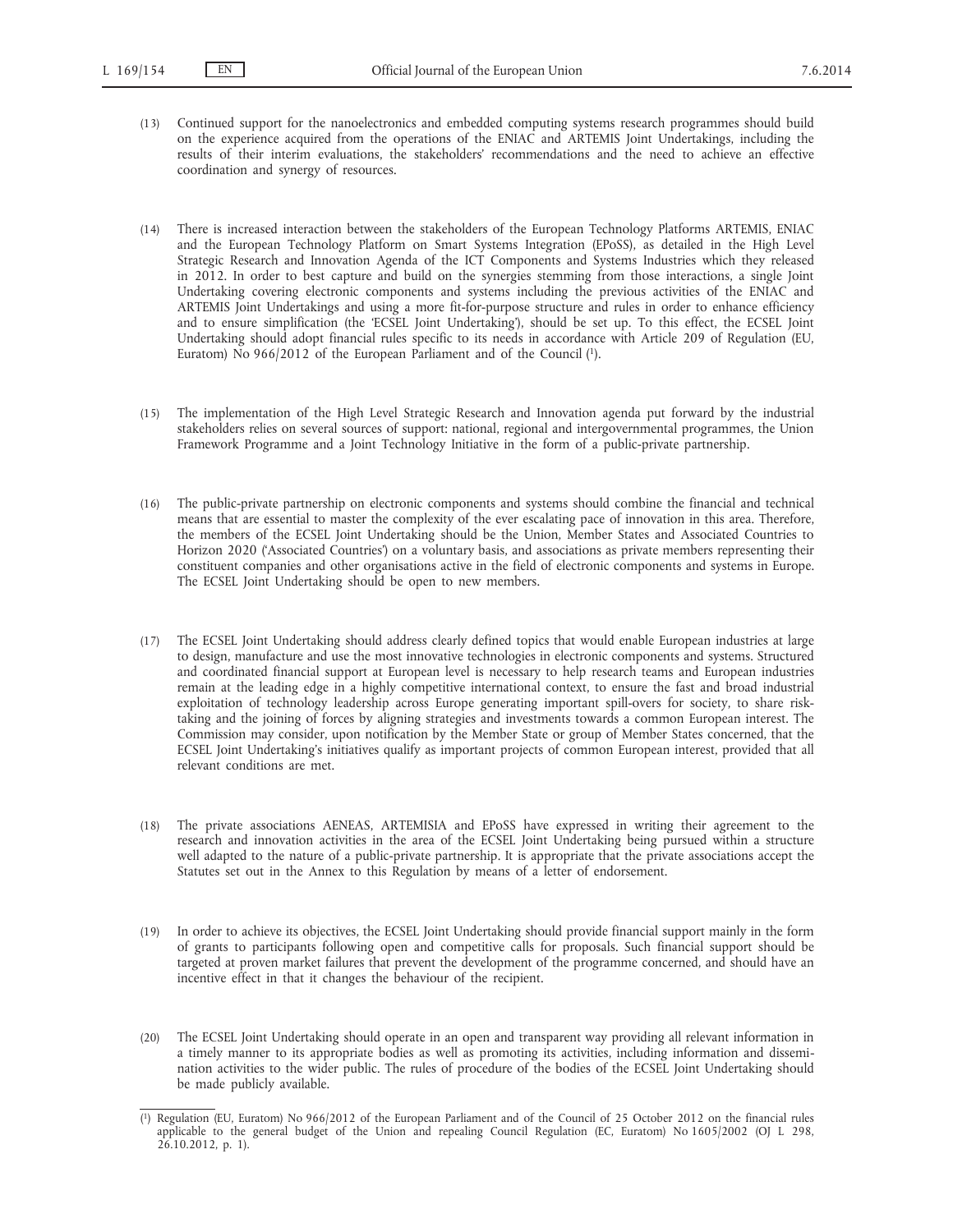- (21) In assessing the overall impact of the ECSEL Joint Undertaking, investments from all legal entities other than the Union and the states participating in the ECSEL Joint Undertaking (the 'ECSEL P Participating States') contributing to the objectives of the ECSEL Joint Undertaking should be taken into account. Those overall investments are expected to amount to at least EUR 2 340 000 000.
- (22) In order to maintain a level playing field for all undertakings active in the internal market, funding provided by the Union Framework Programme should be designed in accordance with the State aid rules so as to ensure the effectiveness of public spending and prevent market distortions such as crowding-out of private funding, the creation of ineffective market structures or the preservation of inefficient firms.
- (23) Participation in indirect actions funded by the ECSEL Joint Undertaking should comply with Regulation (EU) No 1290/2013 of the European Parliament and of the Council (1). The ECSEL Joint Undertaking should, moreover, ensure the consistent application of those rules based on relevant measures adopted by the Commission. Specific criteria regarding the eligibility of individual applicants to receive funding from ECSEL Participating States may be determined by the relevant authorities. Specific rules regarding the eligibility of costs may be determined by an ECSEL Participating State when it does not entrust the ECSEL Joint Undertaking with the implementation of its contributions to the participants in indirect actions.
- (24) The ECSEL Joint Undertaking should also use the electronic means managed by the Commission to ensure openness, transparency and facilitate participation in it. Therefore, the calls for proposals launched by the ECSEL Joint Undertaking should also be published on the single portal for participants as well as through other Horizon 2020 electronic means of dissemination managed by the Commission. Moreover, relevant data on, inter alia, proposals, applicants, grants and participants should be made available by the ECSEL Joint Undertaking for inclusion in Horizon 2020 reporting and dissemination electronic systems managed by the Commission, in an appropriate format and with the periodicity corresponding to the Commission's reporting obligations.
- (25) The ECSEL Joint Undertaking should take into account the OECD definitions regarding Technological Readiness Level in the classification of technological research, product development and demonstration activities.
- (26) The Union's financial contribution should be managed in accordance with the principle of sound financial management and with the relevant rules on indirect management set out in Regulation (EU, Euratom) No 966/2012 and Commission Delegated Regulation (EU) No 1268/2012 (2).
- (27) For the purpose of simplification, the administrative burden should be reduced for all parties. Double audits and disproportionate amounts of documentation and reporting should be avoided. Audits of recipients of Union funds under this Regulation should be carried out in compliance with Regulation (EU) No 1291/2013.
- (28) The financial interests of the Union and of the other members of the ECSEL Joint Undertaking should be protected by proportionate measures throughout the expenditure cycle, including the prevention, detection and investigation of irregularities, the recovery of funds lost, wrongly paid or incorrectly used and, where appropriate, administrative and financial penalties in accordance with Regulation (EU, Euratom) No 966/2012.
- (29) The Commission's internal auditor should exercise the same powers over the ECSEL Joint Undertaking as those exercised in respect of the Commission.

<sup>(</sup> 1) Regulation (EU) No 1290/2013 of the European Parliament and of the Council of 11 December 2013 laying down the rules for the participation and dissemination in 'Horizon 2020 – the Framework Programme for Research and Innovation (2014-2020)' and repealing Regulation (EC) No 1906/2006 (OJ L 347, 20.12.2013, p. 81).

<sup>(</sup> 2) Commission Delegated Regulation (EU) No 1268/2012 of 29 October 2012 on the rules of application of Regulation (EU, Euratom) No 966/2012 of the European Parliament and of the Council on the financial rules applicable to the general budget of the Union (OJ L 362, 31.12.2012, p. 1).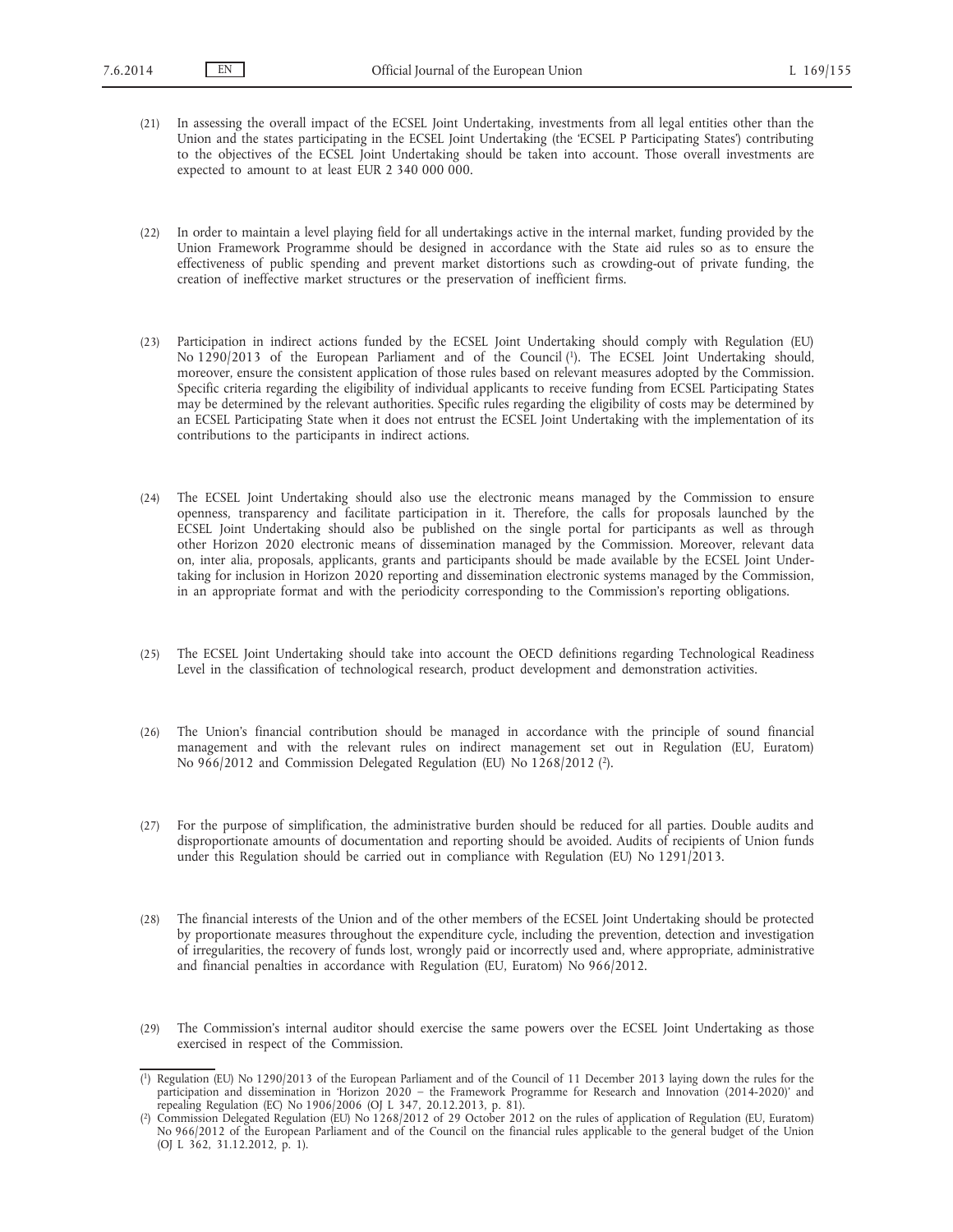- (30) In view of the specific nature and the current status of the Joint Undertakings, and to ensure continuity with the Seventh Framework Programme, the joint undertakings should continue to be subject to a separate discharge. By way of derogation from Articles 60(7) and 209 of Regulation (EU, Euratom) No 966/2012, discharge for the implementation of the budget of the ECSEL Joint Undertaking should therefore be given by the European Parliament on the recommendation of the Council. Hence, the reporting requirements set out in Article 60(5) of Regulation (EU, Euratom) No 966/2012 should not apply to the Union financial contribution to the ECSEL Joint Undertaking, but they should be aligned to the extent possible to the ones foreseen for bodies under Article 208 of Regulation (EU, Euratom) No 966/2012. The auditing of accounts and of the legality and regularity of the underlying transactions should be undertaken by the Court of Auditors.
- (31) Horizon 2020 should contribute to the closing of the research and innovation divide within the Union by promoting synergies with the European Structural and Investment Funds (ESIF). Therefore the ECSEL Joint Undertaking should seek to develop close interactions with the ESIF, which can specifically help to strengthen local, regional and national research and innovation capabilities in the area of the ECSEL Joint Undertaking and underpin smart specialisation efforts.
- (32) The ENIAC and ARTEMIS Joint Undertakings were set up for a period up to 31 December 2017. The ECSEL Joint Undertaking should provide continued support to the nanoelectronics and embedded computing systems research programmes by implementing the remaining actions initiated under Regulations (EC) No 72/2008 and (EC) No 74/2008 in accordance with those Regulations. The transition from the ENIAC and ARTEMIS Joint Undertakings to the ECSEL Joint Undertaking should be aligned and synchronised with the transition from the Seventh Framework Programme to Horizon 2020 to ensure the optimal use of the funding available for research. In the interest of legal certainty and clarity, Regulations (EC) No 72/2008 and (EC) No 74/2008 should, therefore, be repealed and transitional provisions should be set out.
- (33) Given the aim of Horizon 2020 to achieve greater simplification and coherence, all calls for proposals under the ECSEL Joint Undertaking should take into account the duration of Horizon 2020 Framework Programme.
- (34) Since the objective of this Regulation, namely the strengthening of industrial research and innovation across the Union by means of the implementation, by the ECSEL Joint Undertaking, of the Joint Technology Initiative on 'Electronic Components and Systems for European Leadership', cannot be sufficiently achieved by the Member States, but can rather, by reason of avoiding unnecessary duplication, retaining critical mass and ensuring that public financing is used in an optimal way, be better achieved at the Union level, the Union may adopt measures, in accordance with the principle of subsidiarity as set out in Article 5 of the Treaty on European Union. In accordance with the principle of proportionality as set out in that Article, this Regulation does not go beyond what is necessary in order to achieve that objective,

HAS ADOPTED THIS REGULATION:

### *Article 1*

### **Establishment**

1. For the implementation of the Joint Technology Initiative on 'Electronic Components and Systems for European Leadership'), a joint undertaking within the meaning of Article 187 TFEU (the 'ECSEL Joint Undertaking'), shall be established for a period up to 31 December 2024. In order to take into account the duration of Horizon 2020, calls for proposals under the ECSEL Joint Undertaking shall be launched at the latest by 31 December 2020. In duly justified cases, calls for proposals may be launched by 31 December 2021.

2. The ECSEL Joint Undertaking shall replace and succeed the ENIAC and ARTEMIS Joint Undertakings, established by Regulations (EC) No 72/2008 and (EC) No 74/2008.

3. The ECSEL Joint Undertaking shall be a body entrusted with the implementation of a public-private partnership referred to in Article 209 of Regulation (EU, Euratom) No 966/2012.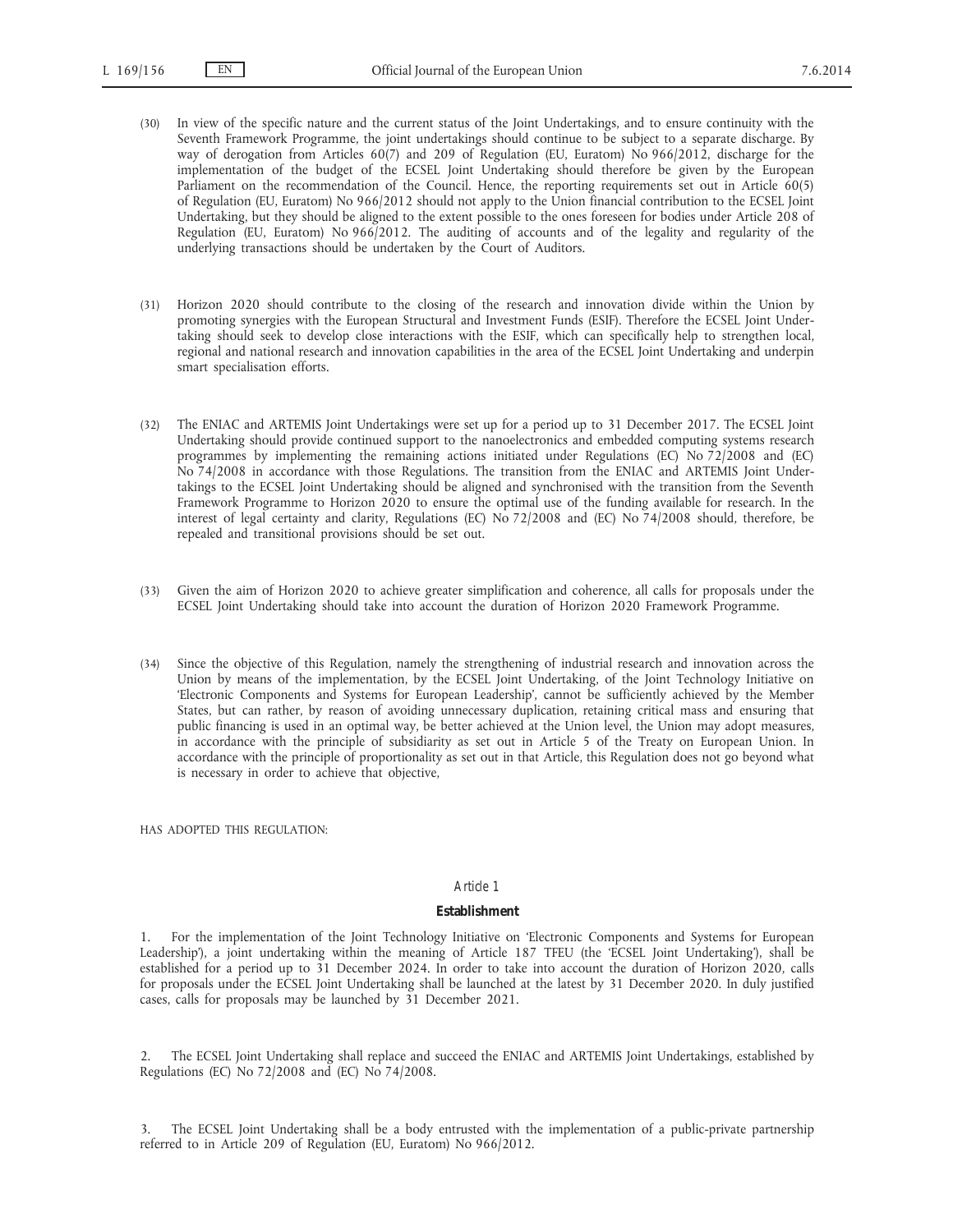4. The ECSEL Joint Undertaking shall have legal personality. In all Member States, it shall enjoy the most extensive legal capacity accorded to legal persons under the laws of those Member States. It may, in particular, acquire or dispose of movable and immovable property and may be a party to legal proceedings.

- 5. The seat of the ECSEL Joint Undertaking shall be located in Brussels, Belgium.
- 6. The Statutes of the ECSEL Joint Undertaking ('the Statutes') are set out in the Annex.

# *Article 2*

## **Objectives and scope**

- 1. The ECSEL Joint Undertaking shall have the following objectives:
- (a) to contribute to the implementation of Regulation (EU) No 1291/2013, and in particular part II of Decision 2013/743/EU;
- (b) to contribute to the development of a strong and globally competitive electronics components and systems industry in the Union;
- (c) to ensure the availability of electronic components and systems for key markets and for addressing societal challenges, aiming at keeping Europe at the forefront of technology development, bridging the gap between research and exploitation, strengthening innovation capabilities and creating economic and employment growth in the Union;
- (d) to align strategies with Member States to attract private investment and contribute to the effectiveness of public support by avoiding an unnecessary duplication and fragmentation of efforts and by facilitating the participation of actors involved in research and innovation;
- (e) to maintain and grow semiconductor and smart system manufacturing capability in Europe, including leadership in manufacturing equipment and materials processing;
- (f) to secure and strengthen a commanding position in design and systems engineering including embedded technologies;
- (g) to provide access of all stakeholders to a world-class infrastructure for the design and manufacture of electronic components and embedded/cyber-physical and smart systems; and
- (h) to build a dynamic ecosystem involving Small and Medium-Sized Enterprises (SMEs), thereby strengthening existing clusters and nurturing the creation of new clusters in promising new areas.

2. The scope of work for the ECSEL Joint Undertaking shall be built on the results obtained by the ENIAC and ARTEMIS Joint Undertakings, by the European Technology Platform EPoSS, and by work funded through other national and European programmes. It will foster in a proper and balanced way new developments in, and synergies between, the following main areas:

(a) design technologies, process and integration, equipment, materials and manufacturing for micro- and nanoelectronics while targeting miniaturisation, diversification and differentiation, heterogeneous integration;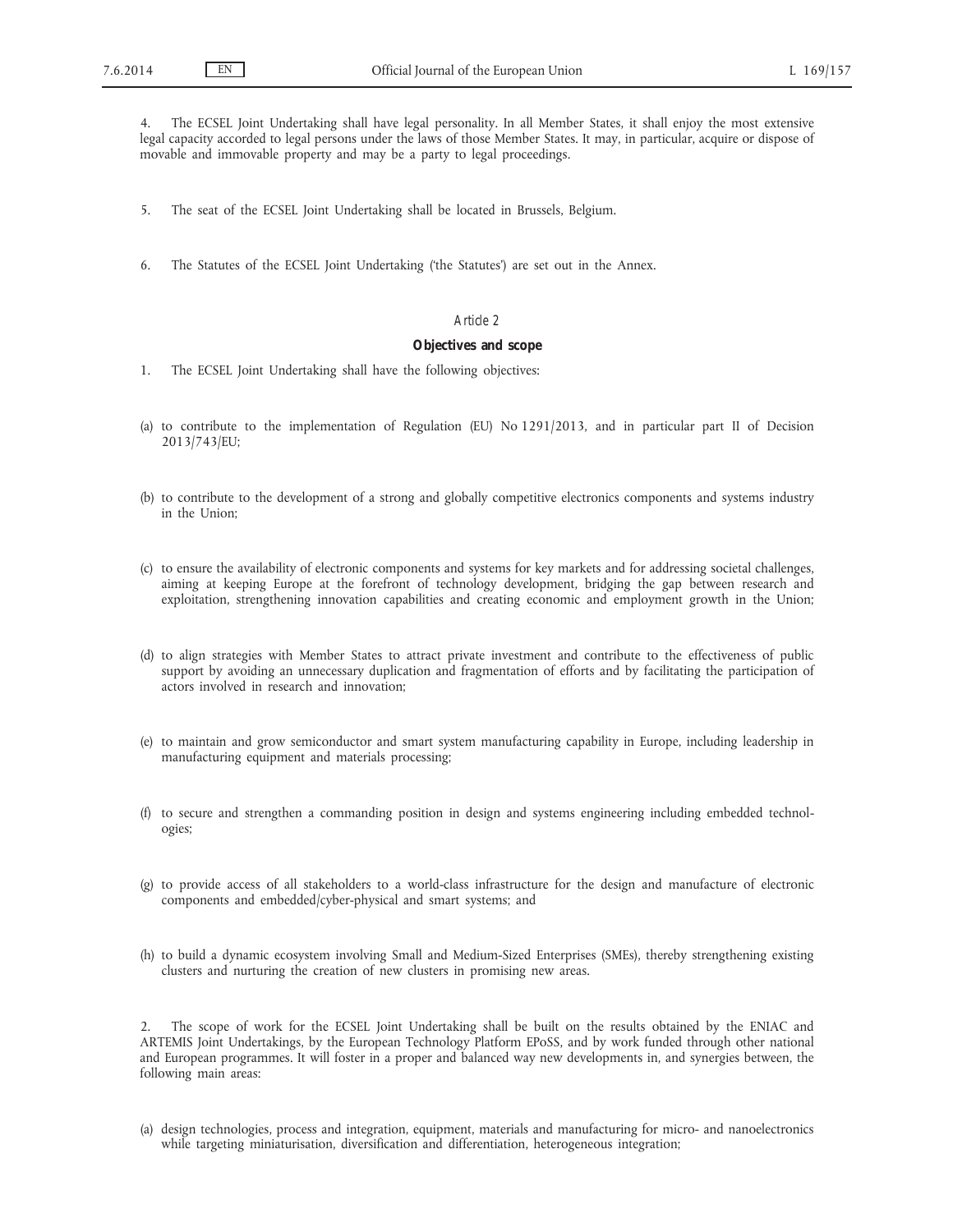- (b) processes, methods, tools and platforms, reference designs and architectures, for software and/or control-intensive embedded/cyber-physical systems, addressing seamless connectivity and interoperability, functional safety, high availability, and security for professional and consumer type applications, and connected services; and
- (c) multi-disciplinary approaches for smart systems, supported by developments in holistic design and advanced manufacturing to realise self-reliant and adaptable smart systems having sophisticated interfaces and offering complex functionalities based on, for example, the seamless integration of sensing, actuating, processing, energy provision and networking.

#### **Union's financial contribution**

1. The Union financial contribution to the ECSEL Joint Undertaking, including EFTA appropriations, to cover administrative costs and operational costs shall be up to EUR 1 184 874 000. The Union's financial contribution shall be paid from the appropriations in the general budget of the Union allocated to Specific Programme, implementing Horizon 2020 (2014-2020), established by Decision 743/2013/EU. The budget implementation as regards the Union's financial contribution shall be entrusted to the ECSEL Joint Undertaking acting as a body referred to in Article 209 of Regulation (EU, Euratom) No 966/2012 in accordance with point (c)(iv) of Article 58(1), Articles 60 and 61 of that Regulation.

2. The arrangements for the Union's financial contribution shall be set out in a delegation agreement and annual transfer of funds agreements to be concluded between the Commission, on behalf of the Union, and the ECSEL Joint Undertaking.

3. The delegation agreement referred to in paragraph 2 of this Article shall address the elements set out in Article 58(3) and Articles 60 and 61 of Regulation (EU, Euratom) No 966/2012 and in Article 40 of Delegated Regulation (EU) No 1268/2012 as well as, inter alia, the following:

- (a) the requirements for the ECSEL Joint Undertaking's contribution concerning the relevant performance indicators referred to in Annex II to Decision 2013/743/EU;
- (b) the requirements for the ECSEL Joint Undertaking's contribution in view of the monitoring referred to in Annex III to Decision 2013/743/EU;
- (c) the specific performance indicators related to the functioning of the ECSEL Joint Undertaking;
- (d) the arrangements regarding the provision of data necessary to ensure that the Commission is able to meet its dissemination and reporting obligations as referred to in Article 28 of Regulation (EU) No 1291/2013, including on the single portal for participants as well as through other Horizon 2020 electronic means of dissemination managed by the Commission;
- (e) provisions for the publication of calls for proposals of the ECSEL Joint Undertaking also on the single portal for participants as well as through other Horizon 2020 electronic means of dissemination managed by the Commission;
- (f) the use of and changes to human resources, in particular recruitment by function group, grade and category, the reclassification exercise and any changes to the number of staff members.

## *Article 4*

# **Contributions of members other than the Union**

1. The ECSEL Participating States shall make a financial contribution to the operational costs of the ECSEL Joint Undertaking that is commensurate with the Union's financial contribution. The amount of at least EUR 1 170 000 000 over the period referred to in Article 1 is envisaged.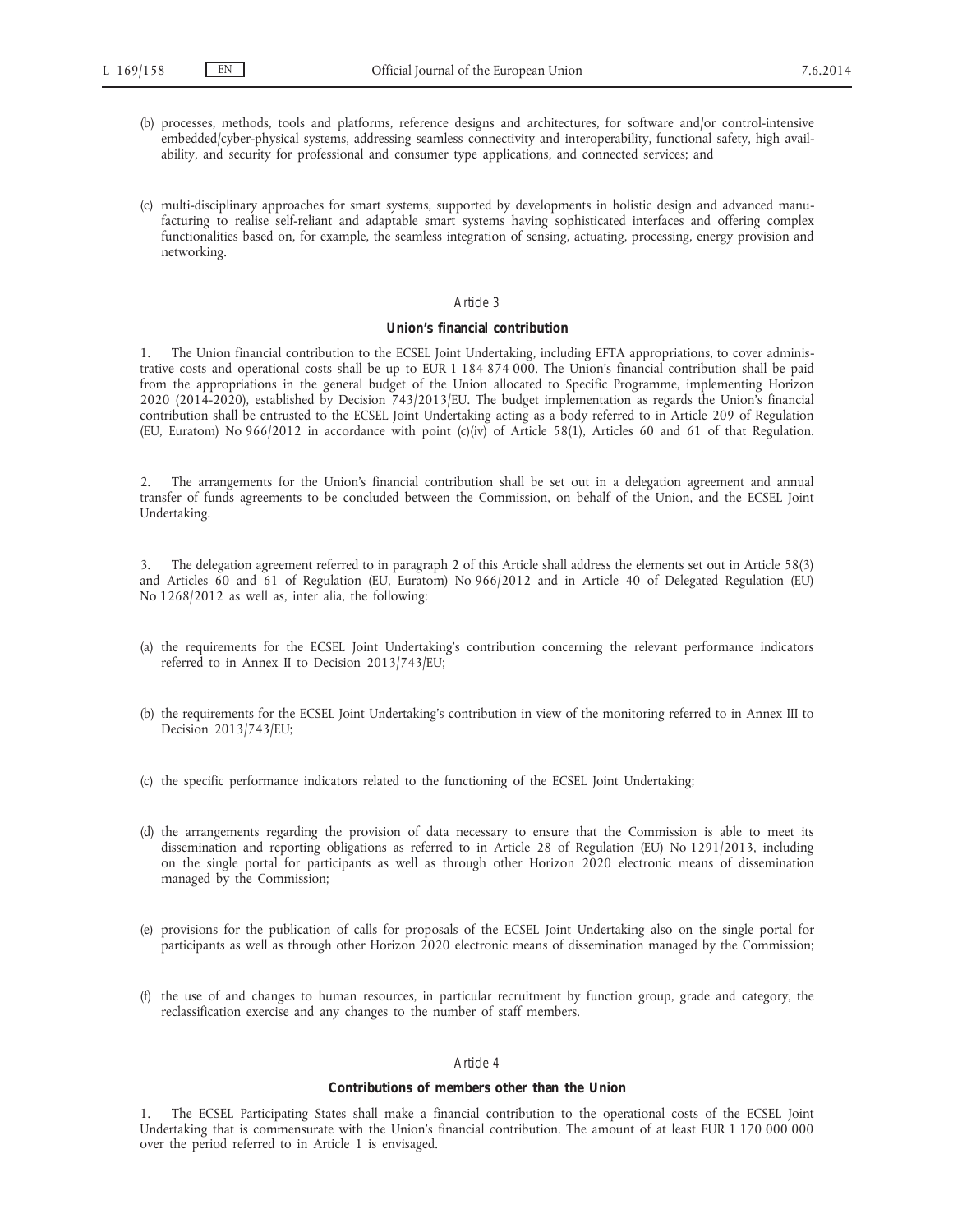2. The private members of the ECSEL Joint Undertaking shall make or arrange for their constituent entities and affiliated entities to make contributions to the ECSEL Joint Undertaking. The amount of at least EUR 1 657 500 000 over the period referred to in Article 1 is envisaged.

3. The contributions referred to in paragraphs 1 and 2 of this Article shall consist of contributions to the ECSEL Joint Undertaking as set out in Article 16(2), point (b) of Article 16(3) and point (c) of Article 16(3) of the Statutes.

4. The Members of the ECSEL Joint Undertaking other than the Union shall report by 31 January each year to the Governing Board on the value of the contributions referred to in paragraphs 1 and 2 made in each of the previous financial years.

5. For the purpose of valuing the contributions referred to in point (c) of Article 16(3) of the Statutes, the costs shall be determined in accordance with the usual cost accounting practices of the entities concerned, to the applicable accounting standards of the country where the entity is established, and to the applicable International Accounting Standards and International Financial Reporting Standards. The costs shall be certified by an independent external auditor appointed by the entity concerned. The valuation method may be verified by the ECSEL Joint Undertaking, should there be any uncertainty arising from the certification. In case of remaining uncertainties, it may be audited by the ECSEL Joint Undertaking.

6. The Commission may engage in remedial actions and possibly terminate, proportionally reduce or suspend the Union's financial contribution to the ECSEL Joint Undertaking or trigger the winding-up procedure referred to in Article 26(2) of the Statutes if members other than the Union, including their constituent entities and affiliated entities, do not contribute, contribute only partially or contribute late with regard to the contributions referred to in paragraphs 1 and 2 of this Article.

### *Article 5*

## **Financial rules**

Without prejudice to Article 12 of this Regulation, the ECSEL Joint Undertaking shall adopt its specific financial rules in accordance with Article 209 of Regulation (EU, Euratom) No 966/2012 and Commission Delegated Regulation (EU) No 110/2014 (<sup>1</sup>).

## *Article 6*

# **Staff**

1. The Staff Regulations of Officials and the Conditions of Employment of Other Servants of the European Union laid down in Council Regulation (EEC, Euratom, ECSC) No 259/68 (<sup>2</sup>) ('Staff Regulations' and 'Conditions of Employment') and the rules adopted jointly by the institutions of the Union for the purpose of applying the Staff Regulations and Conditions of Employment shall apply to the staff of the ECSEL Joint Undertaking.

2. The Governing Board shall exercise, with respect to the staff of the ECSEL Joint Undertaking, the powers conferred by the Staff Regulations on the Appointing Authority and by the Conditions of Employment on the Authority empowered to conclude contracts ('the appointing authority powers').

The Governing Board shall adopt, in accordance with Article 110 of the Staff Regulations, a decision based on Article 2(1) of the Staff Regulations and on Article 6 of the Conditions of Employment delegating the relevant appointing authority powers to the Executive Director and defining the conditions under which that delegation may be suspended. The Executive Director shall be authorised to sub-delegate those powers.

<sup>(</sup> 1) Commission Delegated Regulation (EU) No 110/2014 of 30 September 2013 on the model financial regulation for public-private partnership bodies referred to in Article 209 of Regulation (EU, Euratom) No 966/2012 of the European Parliament and of the Council (OJ L 38, 7.2.2014, p. 2).

<sup>(</sup> 2) Regulation (EEC, Euratom, ECSC) No 259/68 of the Council of 29 February 1968 laying down the Staff Regulations of Officials and the Conditions of Employment of Other Servants of the European Communities and instituting special measures temporarily applicable to officials of the Commission (OJ L 56, 4.3.1968, p. 1).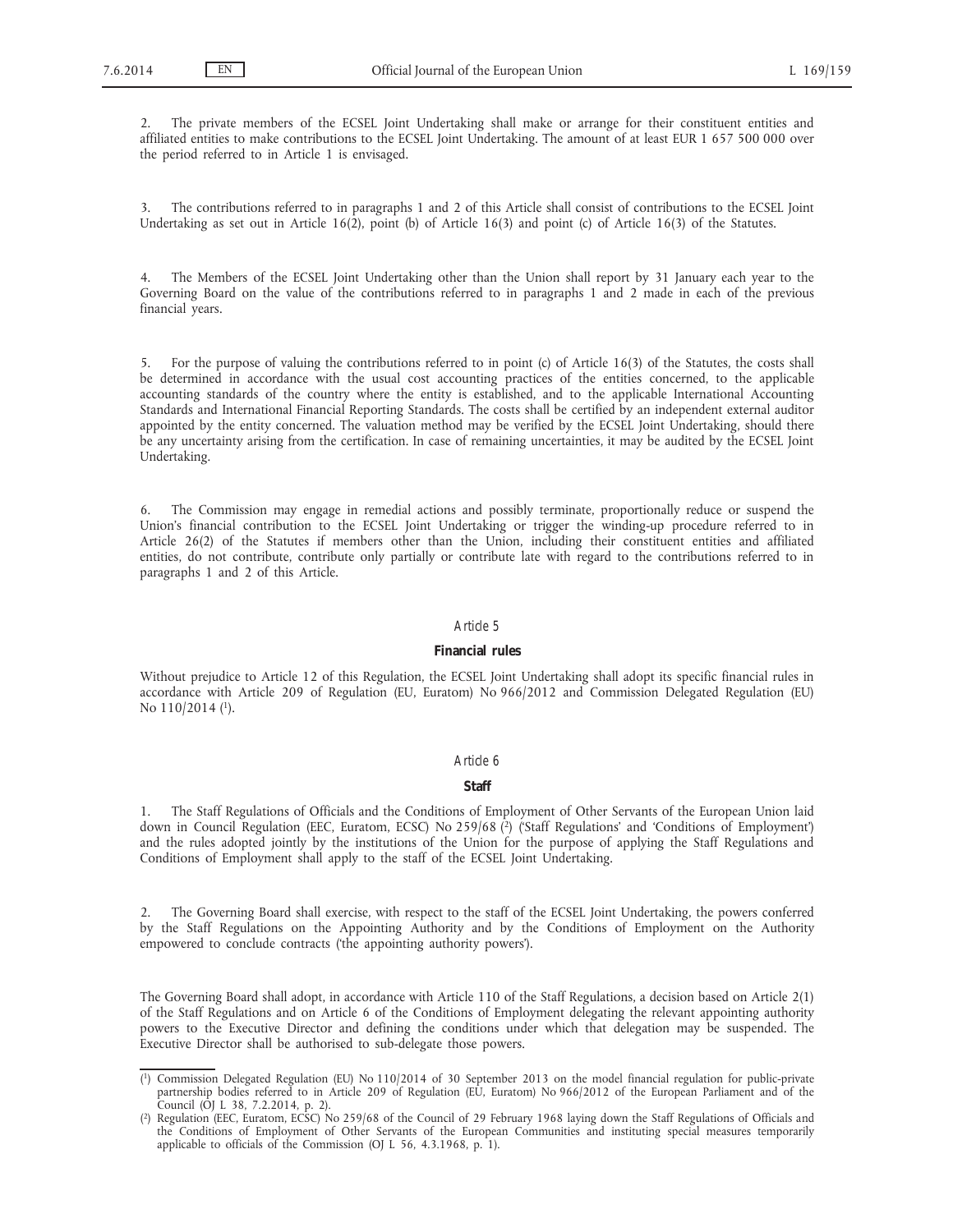Where exceptional circumstances so require, the Governing Board may by decision temporarily suspend the delegation of the appointing authority powers to the Executive Director and any subsequent sub-delegation of those powers by the latter. In such cases the Governing Board shall exercise the appointing authority powers itself or shall delegate them to one of its members or to a staff member of the ECSEL Joint Undertaking other than the Executive Director.

3. The Governing Board shall adopt appropriate implementing rules giving effect to the Staff Regulations and the Conditions of Employment in accordance with Article 110 of the Staff Regulations.

4. The staff resources shall be set out in the staff establishment plan of the ECSEL Joint Undertaking, indicating the number of temporary posts by function group and by grade, as well as by the number of contract staff expressed in fulltime equivalents, in accordance with its annual budget.

5. The staff of the ECSEL Joint Undertaking shall consist of temporary staff and contract staff.

6. All costs related to staff shall be borne by the ECSEL Joint Undertaking.

## *Article 7*

# **Seconded national experts and trainees**

1. The ECSEL Joint Undertaking may make use of seconded national experts and trainees not employed by the ECSEL Joint Undertaking. The number of seconded national experts expressed in full-time equivalents shall be added to the information on staff resources as referred to in Article 6(4) in accordance with the annual budget.

2. The Governing Board shall adopt a decision laying down rules on the secondment of national experts to the ECSEL Joint Undertaking and on the use of trainees.

## *Article 8*

## **Privileges and Immunities**

The Protocol No 7 on the privileges and immunities of the European Union, annexed to the Treaty on European Union and TFEU, shall apply to the ECSEL Joint Undertaking and its staff.

## *Article 9*

### **Liability of the ECSEL Joint Undertaking**

1. The contractual liability of the ECSEL Joint Undertaking shall be governed by the relevant contractual provisions and by the law applicable to the agreement, decision or contract in question.

2. In the event of non-contractual liability, the ECSEL Joint Undertaking shall, in accordance with the general principles common to the laws of the Member States, make good any damage caused by its staff in the performance of their duties.

3. Any payment by the ECSEL Joint Undertaking in respect of the liability referred to in paragraphs 1 and 2 and the costs and expenses incurred in that connection shall be considered as expenditure of the ECSEL Joint Undertaking and shall be covered by its resources.

4. The ECSEL Joint Undertaking shall be solely responsible for meeting its obligations.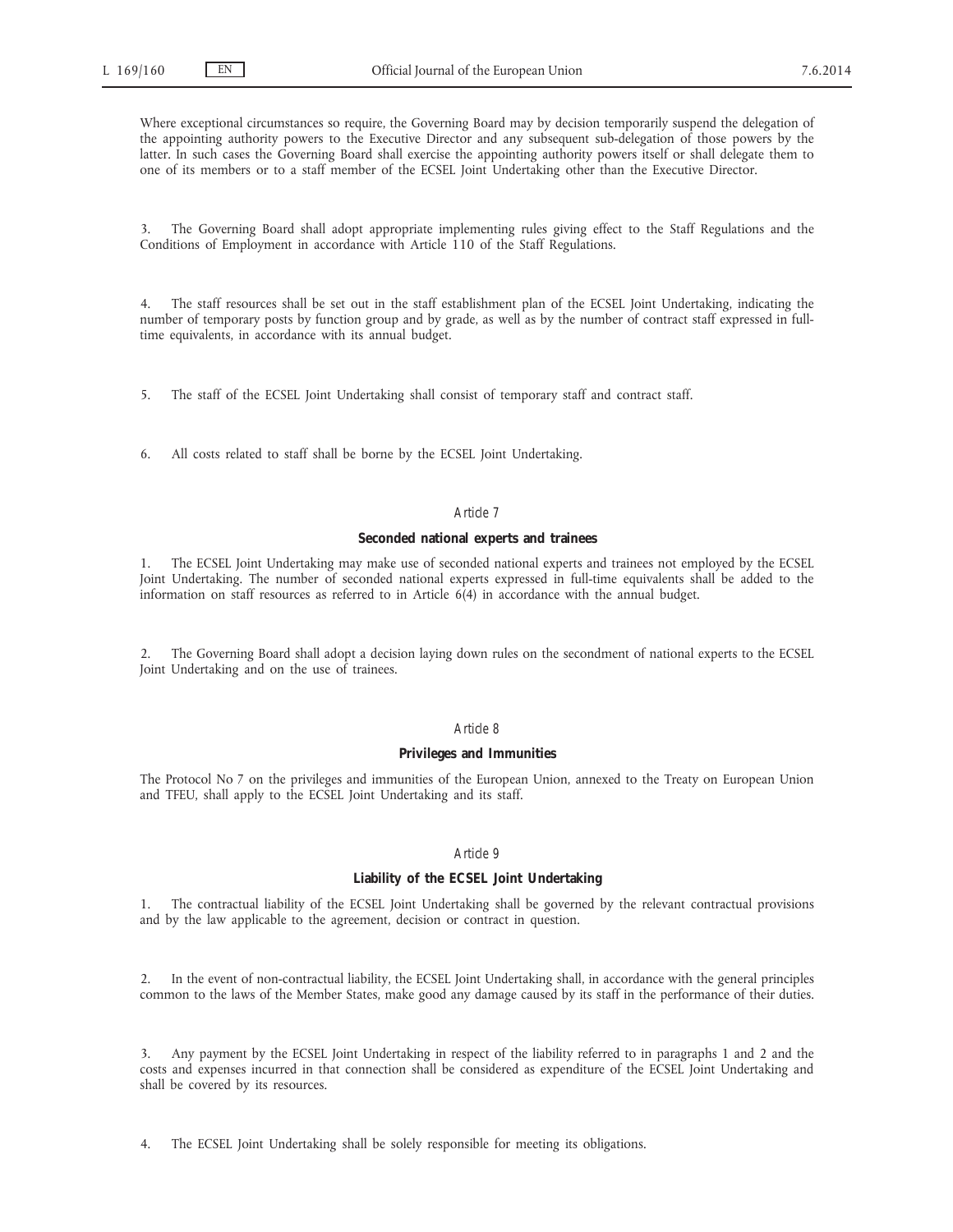### **Jurisdiction of the Court of Justice of the European Union and applicable law**

- 1. The Court of Justice of the European Union shall have jurisdiction:
- (a) pursuant to any arbitration clause contained in agreements and contracts concluded by the ECSEL Joint Undertaking, or in its decisions;
- (b) in disputes relating to compensation for damage caused by the staff of the ECSEL Joint Undertaking in the performance of their duties;
- (c) in any dispute between the ECSEL Joint Undertaking and its staff within the limits and under the conditions laid down in the Staff Regulations and the Conditions of Employment.

2. Regarding any matter involving an Associated Country, the specific provisions of the relevant agreements shall apply.

3. Regarding any matter not covered by this Regulation or by other Union legal acts, the law of the State where the seat of the ECSEL Joint Undertaking is located shall apply.

### *Article 11*

## **Evaluation**

1. By 30 June 2017 the Commission shall carry out, with the assistance of independent experts, an interim evaluation of the ECSEL Joint Undertaking, which shall assess in particular the level of participation in, and contribution to, the indirect actions both by the private members and their constituent entities and affiliated entities, and also by other legal entities. The Commission shall prepare a report on that evaluation which includes conclusions of the evaluation and observations by the Commission. The Commission shall send that report to the European Parliament and to the Council by 31 December 2017. The results of the interim evaluation of the ECSEL Joint Undertaking shall be taken into account in the in-depth assessment and in the interim evaluation referred to in Article 32 of Regulation (EU) No 1291/2013.

2. On the basis of the conclusions of the interim evaluation referred to in paragraph 1 of this Article, the Commission may act in accordance with Article 4(6) or take any other appropriate action.

3. Within six months after the winding-up of the ECSEL Joint Undertaking, but no later than two years after the triggering of the winding-up procedure referred to in Article 26 of the Statutes, the Commission shall conduct a final evaluation of the ECSEL Joint Undertaking. The results of that final evaluation shall be presented to the European Parliament and to the Council.

## *Article 12*

#### **Discharge**

By way of derogation from Article 60(7) and Article 209 of Regulation (EU, Euratom) No 966/2012, the discharge for the implementation of the budget of the ECSEL Joint Undertaking shall be given by the European Parliament, upon recommendation of the Council in accordance with the procedure provided for in the financial rules of the ECSEL Joint Undertaking.

## *Article 13*

### **Ex-post audits**

Ex-post audits of expenditure on indirect actions shall be carried out by the ECSEL Joint Undertaking in accordance with Article 29 of Regulation (EU) No 1291/2013 as part of Horizon 2020 indirect actions.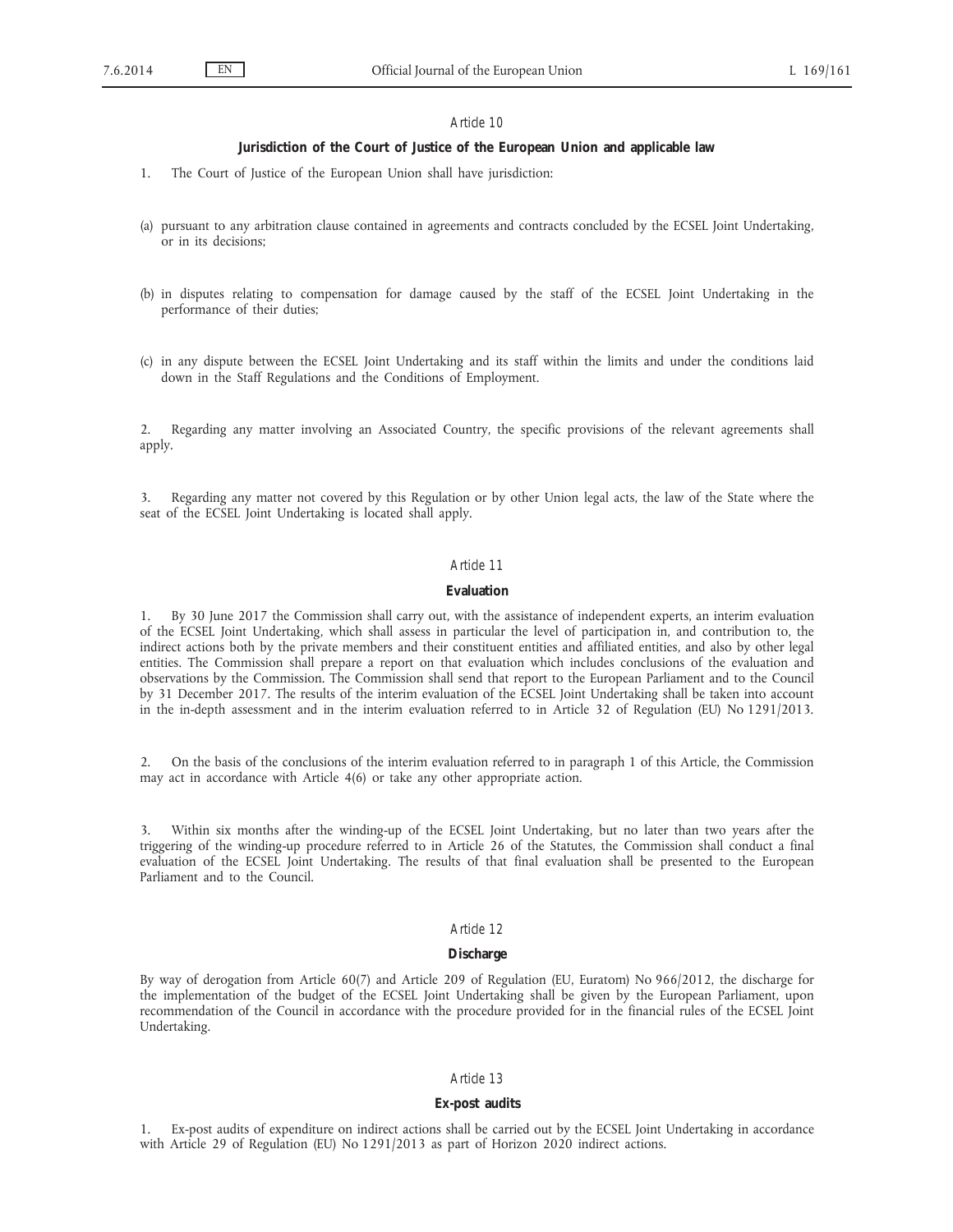2. The Commission may decide to carry out itself the audits referred to in paragraph 1 of this Article. In such cases, it shall do so in accordance with the applicable rules, in particular Regulations (EU, Euratom) No 966/2012, (EU) No 1290/2013 and (EU) No 1291/2013.

## *Article 14*

## **Protection of the Union's financial interests**

1. The ECSEL Joint Undertaking shall grant Commission staff and other persons authorised by the ECSEL Joint Undertaking or the Commission, as well as the Court of Auditors, access to its sites and premises and to all the information, including information in electronic format, needed in order to conduct their audits.

2. The European Anti-Fraud Office (OLAF) may carry out investigations, including on-the-spot checks and inspections, in accordance with the provisions and procedures laid down in Council Regulation (Euratom, EC) No 2185/96 (1) and Regulation (EU, Euratom) No 883/2013 of the European Parliament and of the Council (2), with a view to establishing whether there has been fraud, corruption or any other illegal activity affecting the Union's financial interests in connection with an agreement, decision or contract funded under this Regulation.

3. Without prejudice to paragraphs 1 and 2, agreements, decisions and contracts resulting from the implementation of this Regulation shall contain provisions expressly empowering the Commission, the ECSEL Joint Undertaking, the Court of Auditors and OLAF to conduct such audits and investigations, according to their respective competences.

4. The ECSEL Joint Undertaking shall ensure that the financial interests of its members are adequately protected by carrying out or commissioning appropriate internal and external controls.

5. The ECSEL Joint Undertaking shall accede to the Interinstitutional Agreement of 25 May 1999 between the European Parliament, the Council and the Commission concerning internal investigations by the European Anti-Fraud Office (OLAF) (3). The ECSEL Joint Undertaking shall adopt the necessary measures to facilitate internal investigations conducted by OLAF.

# *Article 15*

#### **Confidentiality**

Without prejudice to Article 16, the ECSEL Joint Undertaking shall ensure the protection of sensitive information the disclosure of which could damage the interests of its members or of participants in the activities of the ECSEL Joint Undertaking.

### *Article 16*

# **Transparency**

1. Regulation (EC) No 1049/2001 of the European Parliament and of the Council (4) shall apply to documents held by the ECSEL Joint Undertaking.

2. The ECSEL Joint Undertaking's Governing Board may adopt the practical arrangements for implementing Regulation (EC) No 1049/2001.

<sup>(</sup> 1) Council Regulation (Euratom, EC) No 2185/96 of 11 November 1996 concerning on-the-spot checks and inspections carried out by the Commission in order to protect the European Communities' financial interests against fraud and other irregularities (OJ L 292, 15.11.1996, p. 2).

<sup>(</sup> 2) Regulation (EU, Euratom) No 883/2013 of the European Parliament and of the Council of 11 September 2013 concerning investigations conducted by the European Anti-Fraud Office (OLAF) and repealing Regulation (EC) No 1073/1999 of the European Parliament and of the Council and Council Regulation (Euratom) No  $1074/1999$  (OJ L 248, 18.9.2013, p. 1).

<sup>(</sup> 3) OJ L 136, 31.5.1999, p. 15.

<sup>(</sup> 4) Regulation (EC) No 1049/2001 of the European Parliament and of the Council of 30 May 2001 regarding public access to European Parliament, Council and Commission documents (OJ L 145, 31.5.2001, p. 43).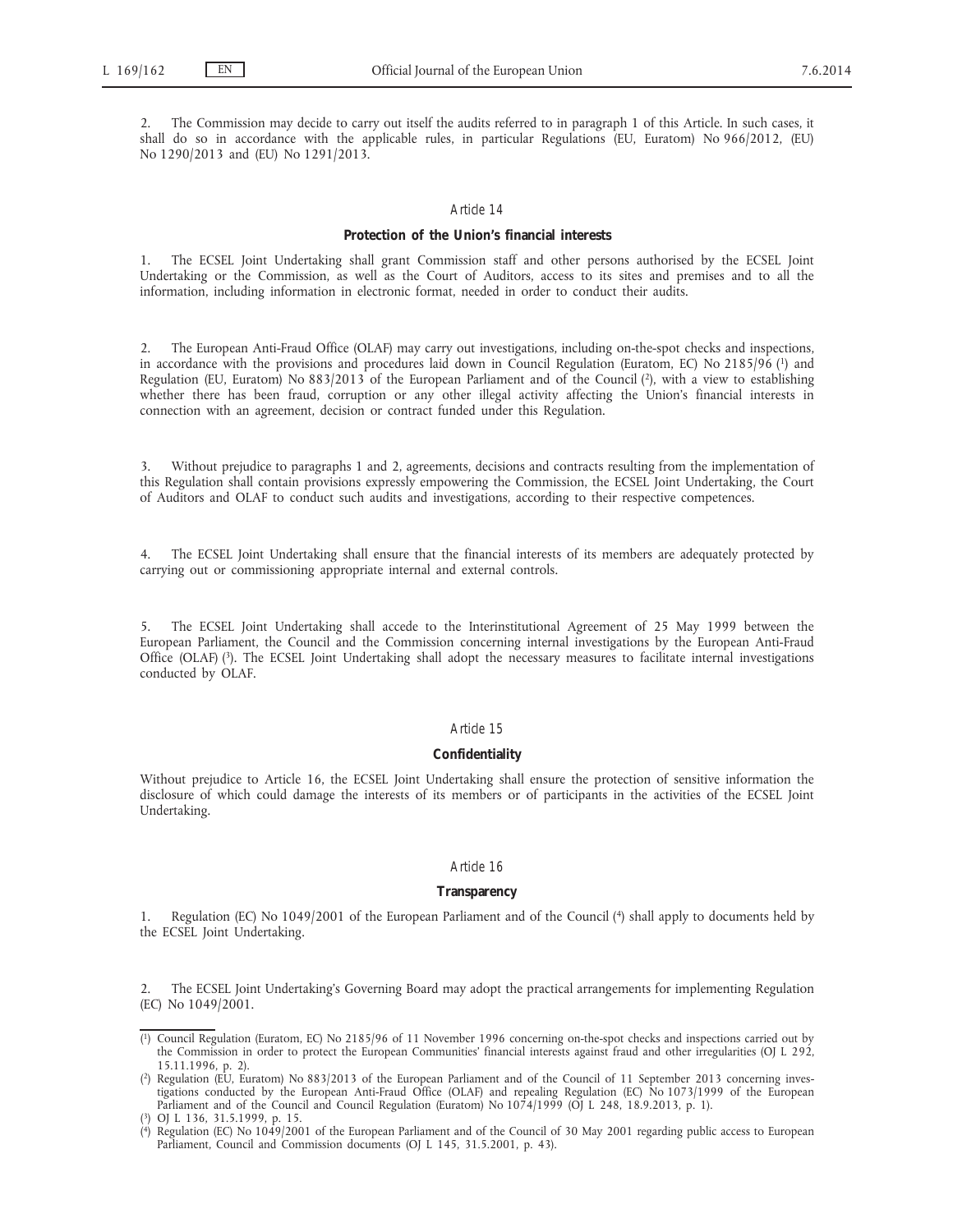3. Without prejudice to Article 10 of this Regulation, decisions taken by the ECSEL Joint Undertaking pursuant to Article 8 of Regulation (EC) No 1049/2001 may form the subject of a complaint to the Ombudsman under the conditions laid down in Article 228 TFEU.

# *Article 17*

## **Rules for participation and dissemination**

1. Regulation (EU) No 1290/2013 shall apply to the actions funded by the ECSEL Joint Undertaking. In accordance with that Regulation, the ECSEL Joint Undertaking shall be considered as a funding body and shall provide financial support to indirect actions as set out in point (a) of Article 1 of the Statutes.

2. Specific criteria regarding the eligibility of individual applicants to receive funding from ECSEL Participating States may be determined by the relevant funding authorities. Such criteria could cover, inter alia, the applicant type, including legal status and purpose, conditions of liability and viability, including financial soundness, and the fulfilment of fiscal and social obligations.

3. When an ECSEL Participating State does not entrust the ECSEL Joint Undertaking with the implementation of its contributions to the participants in indirect actions through the grant agreements with participants concluded by the ECSEL Joint Undertaking, it may determine specific rules regarding the eligibility of costs for the funding of participants.

4. The specific criteria and rules referred to in this Article shall be included in the work plan.

# *Article 18*

## **Support from the host state**

An administrative agreement may be concluded between the ECSEL Joint Undertaking and the State where its seat is located concerning privileges and immunities and other support to be provided by that State to the ECSEL Joint Undertaking.

### *Article 19*

### **Repeal and transitional provisions**

1. Regulation (EC) No 72/2008 and Regulation (EC) No 74/2008 are thereby repealed.

2. Without prejudice to paragraph 1, actions initiated under Regulations (EC) No 72/2008 and (EC) No 74/2008, including annual implementation plans adopted under those Regulations, shall continue to be governed by those Regulations until their completion.

3. In addition to the contributions referred to in Article 3(1) and Article 4(2) of this Regulation, the following contributions to the administrative costs of the ECSEL Joint Undertaking shall be paid over the period 2014-2017 for the completion of the actions launched under Regulations (EC) No, 72/2008 and (EC) No 74/2008:

(a) EUR 2 050 000 by the Union;

(b) EUR 1 430 000 by the AENEAS Association;

(c) EUR 975 000 by the ARTEMISIA Association.

The interim evaluation referred to in Article 11(1) of this Regulation shall include a final evaluation of the ENIAC and ARTEMIS Joint Undertakings under Regulations (EC) No 72/2008 and (EC) No 74/2008.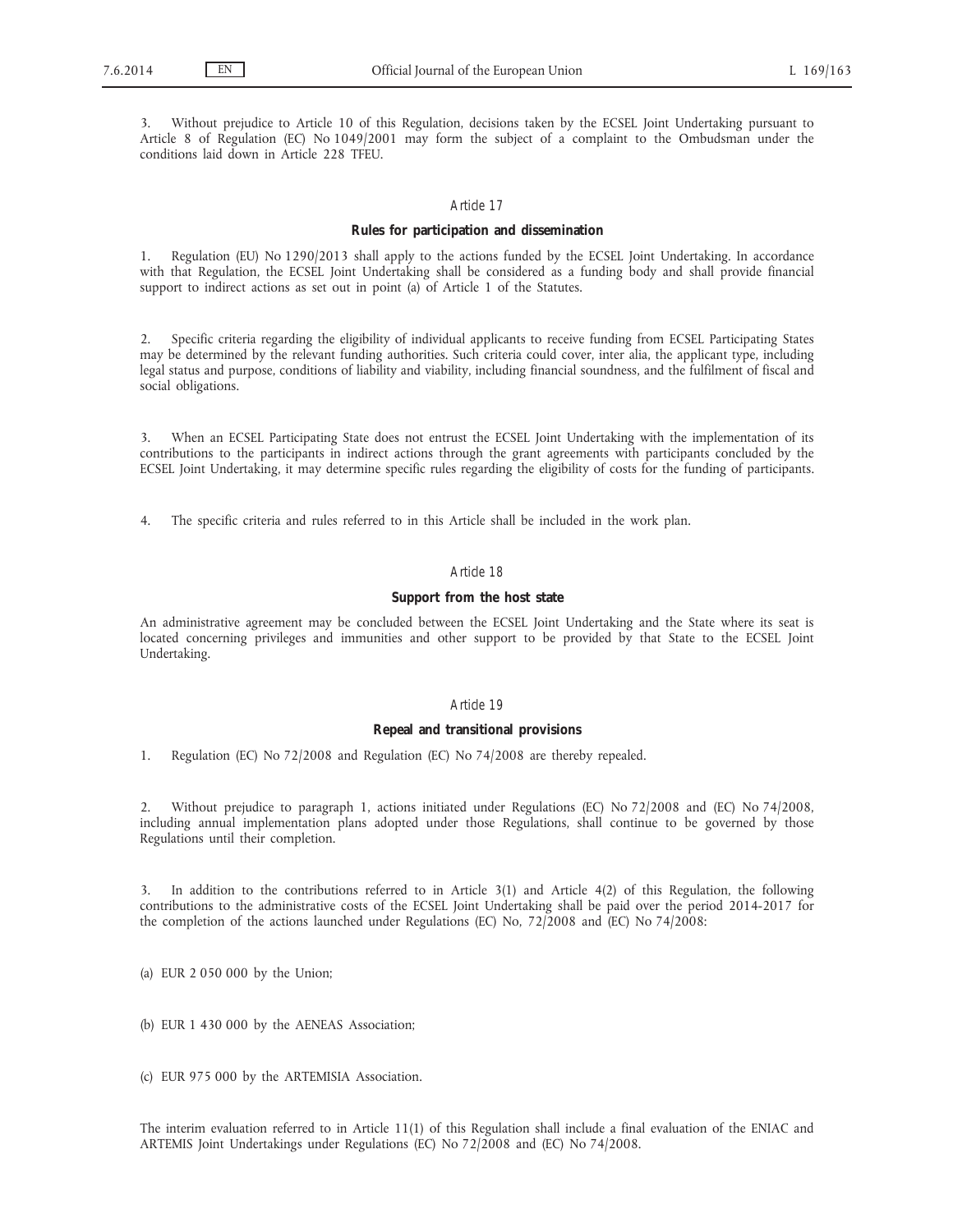The Executive Director appointed on the basis of Regulation (EC) No 72/2008 shall, for the remaining period of the term of office, be assigned to the functions of the Executive Director of the ECSEL Joint Undertaking as provided for in this Regulation with effect from 27 June 2014. The other conditions of the Executive Director's contract shall remain unchanged.

5. If the Executive Director appointed in accordance with paragraph 4 of this Article was in his/her first term of office, he/she shall be appointed for the remaining period of that term of office with the possibility to extend the term of office up to 4 years in accordance with Article 8(4) of the Statutes. If the Executive Director appointed in accordance with paragraph 4 was in his/her second term of office, that term of office cannot be extended. The Executive Director whose term of office has been extended may not participate in another selection procedure for the same post at the end of the overall period of his/her term of office.

6. The contract of employment of the Executive Director appointed on the basis of Regulation (EC) No 74/2008 shall be terminated before 27 June 2014.

7. Without prejudice to paragraphs 4 and 5, this Regulation shall not affect the rights and obligations of staff engaged under Regulations (EC) No 72/2008 and (EC) No 74/2008. Their contracts may be renewed under this Regulation in accordance with the Staff Regulations and the Conditions of Employment and in accordance with the budgetary constraints of the ECSEL Joint Undertaking.

8. The Executive Director of the ECSEL Joint Undertaking shall convene the first meeting of the Governing Board and of the Public Authorities Board.

9. Unless otherwise agreed between members of the ENIAC Joint Undertaking and of the ARTEMIS Joint Undertaking pursuant to Regulations (EC) No 72/2008 and (EC) No 74/2008, all rights and obligations, including assets, debts or liabilities of the members of the Joint Undertakings pursuant to those Regulations shall be transferred to the members of the ECSEL Joint Undertaking pursuant to this Regulation.

10. Any unused appropriations under Regulations (EC) No 72/2008 and (EC) No 74/2008 shall be transferred to the ECSEL Joint Undertaking. Any amount due by the AENEAS Association and the ARTEMISIA Association for the administrative appropriations of the ENIAC and ARTEMIS Joint Undertakings over the period 2008-2013 shall be transferred to the ECSEL Joint Undertaking in accordance with arrangements to be agreed with the Commission.

# *Article 20*

### **Entry into force**

This Regulation shall enter into force on the twentieth day following that of its publication in the *Official Journal of the European Union*.

This Regulation shall be binding in its entirety and directly applicable in all Member States.

Done at Brussels, 6 May 2014.

*For the Council The President* G. STOURNARAS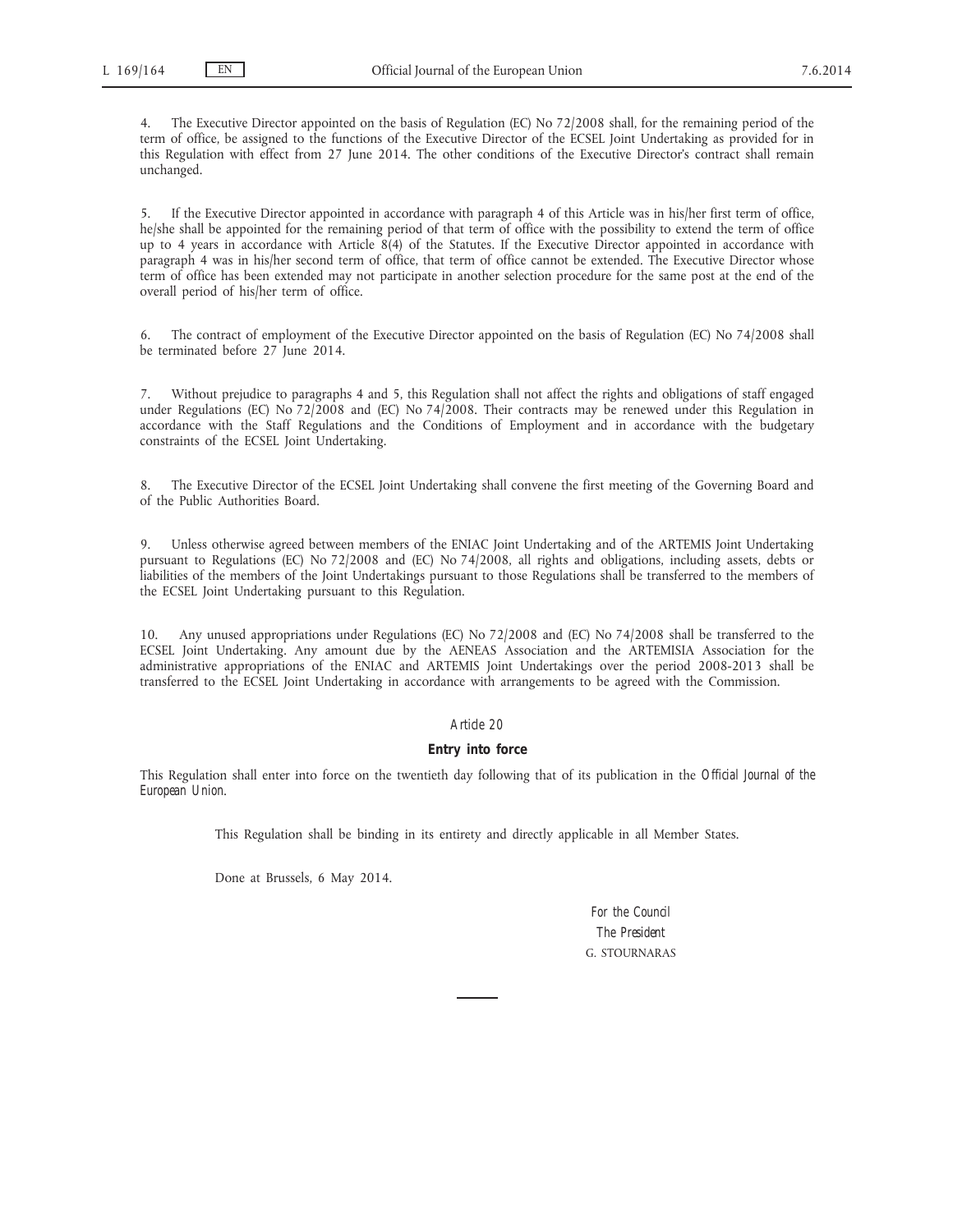### *ANNEX*

# **STATUTES OF THE ECSEL JOINT UNDERTAKING**

### *Article 1*

### **Tasks**

The ECSEL Joint Undertaking shall carry out the following tasks:

- (a) support financially research and innovation indirect actions, mainly in the form of grants;
- (b) ensure sustainable management of the ECSEL Joint Undertaking;
- (c) develop close cooperation and ensure coordination with European (in particular Horizon 2020), national and transnational activities, bodies and stakeholders, aiming at fostering a fertile innovation environment in Europe, creating synergies and improving exploitation of research and innovation results in the area of electronic components and systems;
- (d) define and make any necessary adjustments to the multiannual strategic plan;
- (e) draw up and implement work plans for executing the multiannual strategic plan;
- (f) initiate open calls for proposals, evaluate proposals, and award funding to indirect actions through open and transparent procedures within the limits of available funds;
- (g) publish information on the indirect actions;
- (h) monitor the implementation of the indirect actions and manage the grant agreements or decisions;
- (i) monitor overall progress towards achieving the objectives of the ECSEL Joint Undertaking;
- (j) engage in information, communication, exploitation and dissemination activities by applying *mutatis mutandis* Article 28 of Regulation (EU) No 1291/2013, including making the detailed information on results from calls for proposals available and accessible in a common Horizon 2020 e-database;
- (k) liaise with a broad range of stakeholders, including research organisations and universities;
- (l) any other task needed to achieve the objectives set out in Article 2 of this Regulation.

# *Article 2*

#### **Members**

- 1. The members of the ECSEL Joint Undertaking shall be:
- (a) the Union, represented by the Commission,
- (b) Belgium, Bulgaria, Czech Republic, Denmark, Germany, Estonia, Ireland, Greece, Spain, France, Italy, Latvia, Lithuania, Luxembourg, Hungary, Malta, Netherlands, Austria, Poland, Portugal, Romania, Slovenia, Slovakia, Finland, Sweden and the United Kingdom, and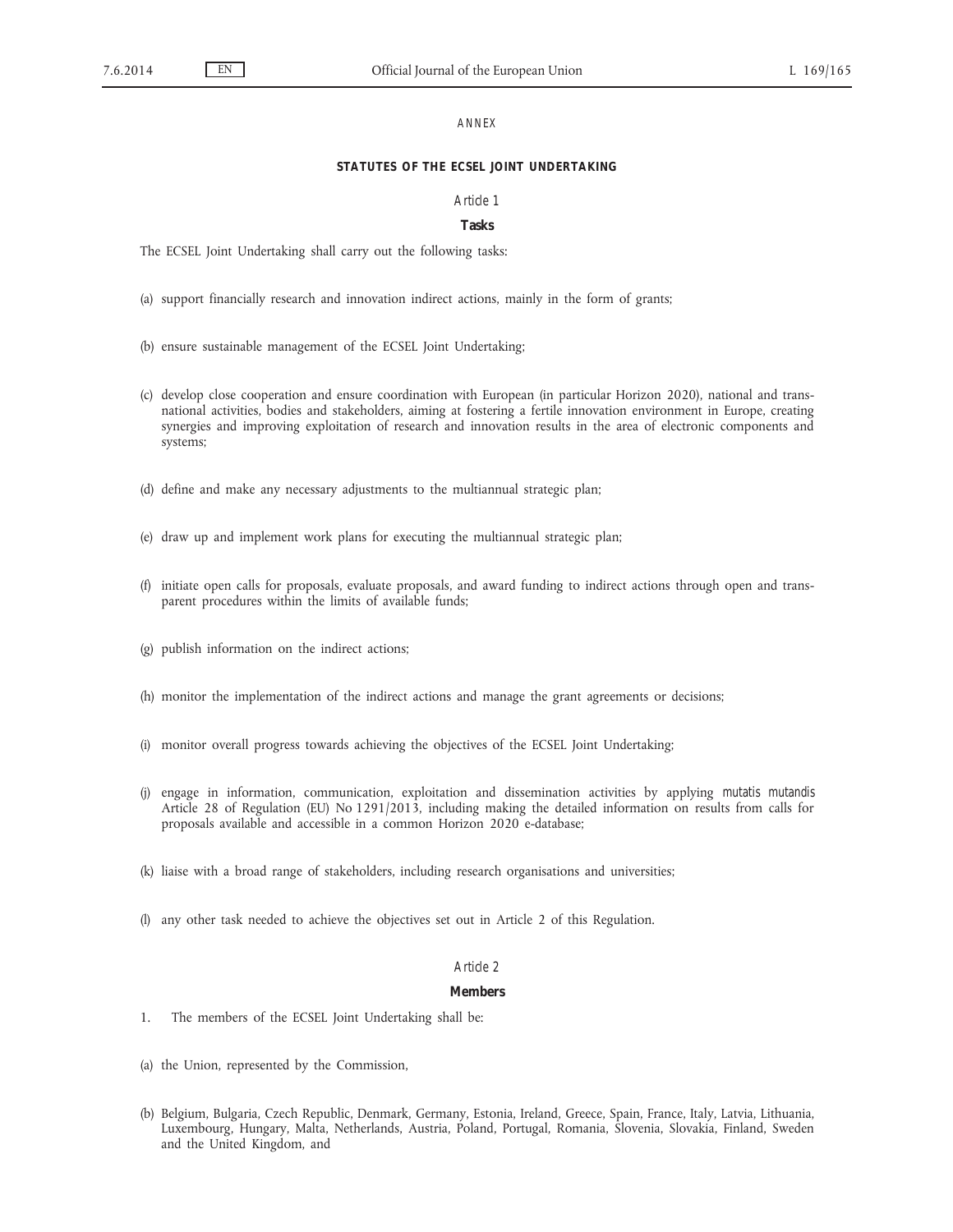(c) upon acceptance of these Statutes by means of a letter of endorsement, the AENEAS Association, an association registered under French law with its registered office in Paris (France); the ARTEMISIA Association, an association registered under Dutch law with its registered office in Eindhoven (the Netherlands); the EPoSS Association, an association registered under German law with its registered office in Berlin (Germany).

2. The countries that are members of the ECSEL Joint Undertaking are referred to in these Statutes as the 'ECSEL Participating States'. Each ECSEL Participating State shall appoint its representatives in the bodies of the ECSEL Joint Undertaking and shall designate the national entity or entities responsible for fulfilling its obligations with respect to the activities of the ECSEL Joint Undertaking.

3. In these Statutes, the ECSEL Participating States together with the Commission are referred to as the 'public authorities' of the ECSEL Joint Undertaking.

4. In these Statutes, the private associations are referred to as the 'private members' of the ECSEL Joint Undertaking, and 'the entities that constitute each private member, as defined in that private member's statutes, are referred to as the 'constituent entities'.

### *Article 3*

## **Changes to membership**

1. Member States or Associated Countries that are not listed in point (b) of Article 2(1) shall become members of the ECSEL Joint Undertaking upon notification to the Governing Board of their written acceptance of these Statutes and of any other provisions governing the functioning of the ECSEL Joint Undertaking.

2. Provided that they contribute to the financing referred to in Article 16(4) to achieve the objectives of the ECSEL Joint Undertaking set out in Article 2 of this Regulation and that they accept these Statutes, the following entities may apply to become a member of the ECSEL Joint Undertaking:

- (a) any country other than those referred to in paragraph 1 pursuing research and innovation policies or programmes in the area of electronic components and systems;
- (b) any other legal entity that directly or indirectly supports research and innovation in a Member State or in an Associated Country.

3. Any application for membership of the ECSEL Joint Undertaking made in accordance with paragraph 2 shall be addressed to the Governing Board of the ECSEL Joint Undertaking. It shall assess the application, taking into account the relevance and the potential added value of the applicant as regards the achievement of the objectives of the ECSEL Joint Undertaking and shall decide on the application.

4. Any member may terminate its membership of the ECSEL Joint Undertaking. Such termination shall become effective and irrevocable six months after notification to the other members. As from the date of termination, the former member shall be discharged from any obligations other than those approved or incurred by the ECSEL Joint Undertaking prior to the notification of termination of the membership.

5. Membership of the ECSEL Joint Undertaking may not be transferred to a third party without the prior agreement of the Governing Board.

6. Upon any change to membership pursuant to this Article, the ECSEL Joint Undertaking shall immediately publish on its website an updated list of members together with the date of such change.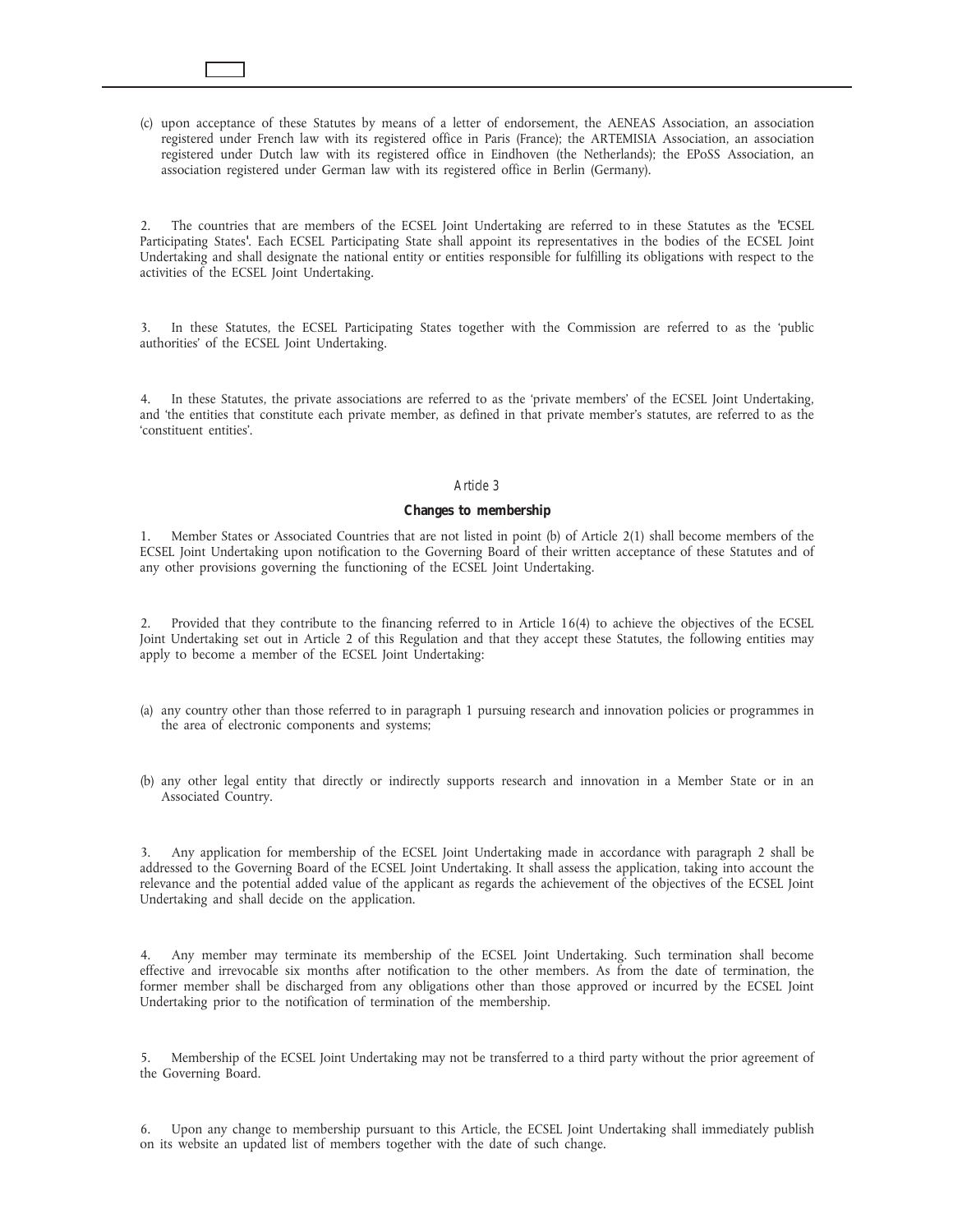# **Bodies of the ECSEL Joint Undertaking**

The bodies of the ECSEL Joint Undertaking shall be:

(a) the Governing Board;

- (b) the Executive Director;
- (c) the Public Authorities Board;
- (d) the Private Members Board.

## *Article 5*

# **Composition of the Governing Board**

The Governing Board shall be composed of representatives of the members of the ECSEL Joint Undertaking.

Each member of the ECSEL Joint Undertaking shall appoint its representatives and a lead delegate who shall hold the voting rights of the member in the Governing Board.

# *Article 6*

# **Functioning of the Governing Board**

- 1. The voting rights in the Governing Board shall be distributed as follows:
- (a) 1/3 for the private members collectively;
- (b) 1/3 for the Commission; and
- (c) 1/3 for the ECSEL Participating States collectively.

The members shall make every effort to achieve consensus. Failing consensus, the Governing Board shall take its decisions by a majority of at least 75 % of all votes, including the votes of the members who are absent.

- 2. For the first two financial years, the voting rights of the ECSEL Participating States shall be distributed as follows:
- (a) one per cent for each ECSEL Participating State;
- (b) the remaining percentage distributed annually among the ECSEL Participating States in proportion to their actual financial contributions over the past two years, including their contributions to the ENIAC and ARTEMIS Joint Undertakings.

For the subsequent financial years, the distribution of the voting rights of the ECSEL Participating States shall be established annually and in proportion to the funds they have committed to indirect actions over the past two financial years.

The voting rights of the private members shall be distributed equally amongst the private associations unless decided otherwise by the Private Members Board.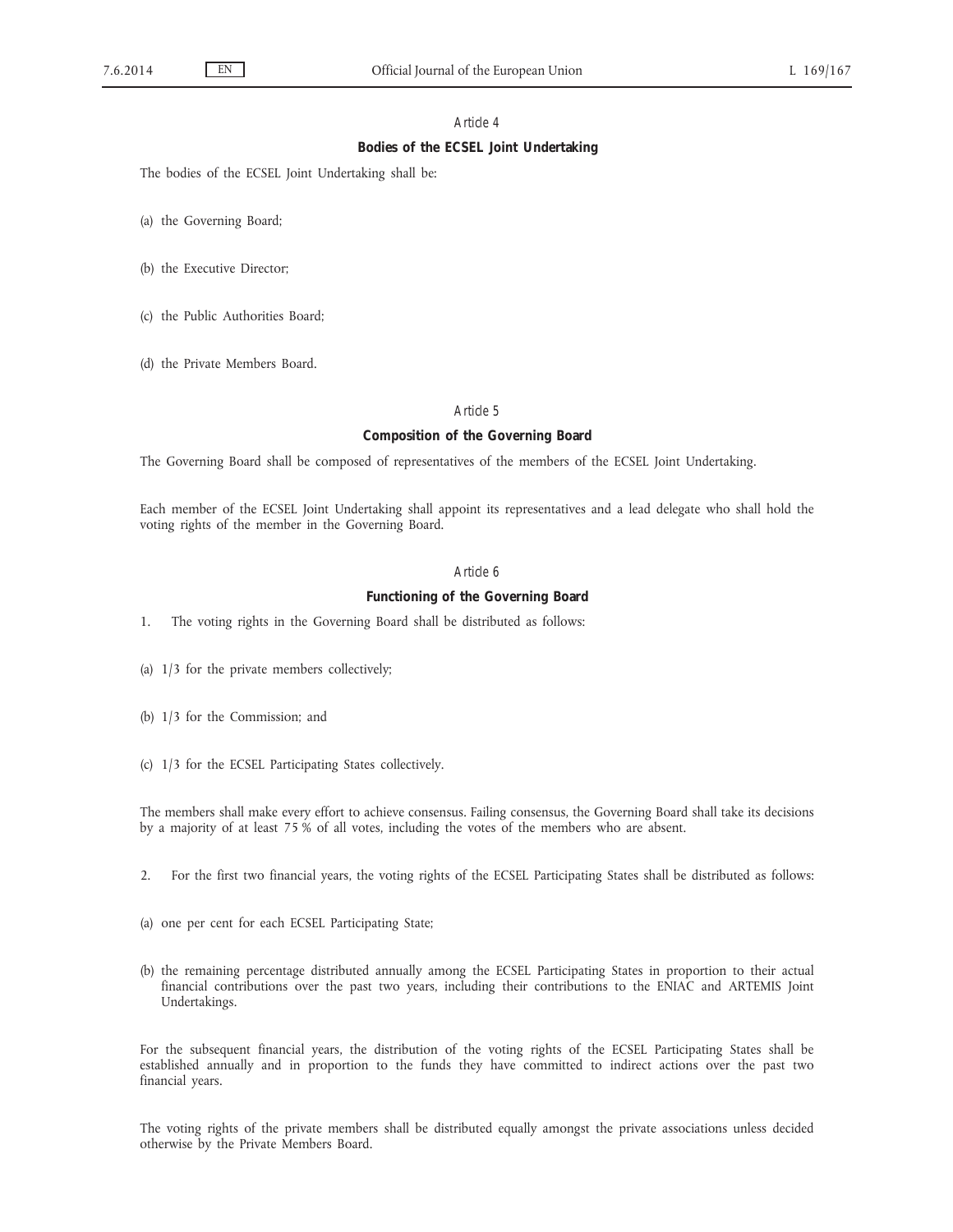Voting rights for any new member of the ECSEL Joint Undertaking that is not a Member State or an Associated Country shall be determined by the Governing Board before that member joins the ECSEL Joint Undertaking.

3. The Governing Board shall elect a chairperson for a period of at least one year.

4. The Governing Board shall hold its ordinary meetings at least twice a year. It may hold extraordinary meetings at the request of the Commission, of a majority of the representatives of the ECSEL Participating States, of a majority of the private members, at the request of the chairperson, or at the request of the Executive Director in accordance with Article 16(5). The meetings of the Governing Board shall be convened by its chairperson and shall usually take place at the seat of the ECSEL Joint Undertaking.

The quorum of the Governing Board shall be constituted by the Commission, the private members and at least three ECSEL Participating States' lead delegates.

The Executive Director shall take part in the deliberations, unless decided otherwise by the Governing Board, but shall have no voting rights.

The Governing Board may invite, on a case-by-case basis, other persons to attend its meetings as observers, in particular representatives of regional authorities within the Union.

5. The representatives of the members of the ECSEL Joint Undertaking shall not be personally liable for actions carried out in their capacity as representatives on the Governing Board.

6. The Governing Board shall adopt its own rules of procedure.

## *Article 7*

### **Tasks of the Governing Board**

1. The Governing Board shall have overall responsibility for the strategic orientation and the operations of the ECSEL Joint Undertaking and shall supervise the implementation of its activities.

2. The Commission, in its role on the Governing Board, shall seek to ensure coordination between the activities of the ECSEL Joint Undertaking and the relevant activities of Horizon 2020 with a view to promoting synergies when identifying priorities covered by collaborative research.

- 3. The Governing Board shall in, particular, carry out the following tasks:
- (a) assess, accept or reject applications for a membership in accordance with Article 3(3) of these Statutes;
- (b) decide on the termination of membership in the ECSEL Joint Undertaking of any member that does not fulfil its obligations;
- (c) adopt the financial rules of the ECSEL Joint Undertaking in accordance with Article 5 of this Regulation;
- (d) adopt the annual budget of the ECSEL Joint Undertaking, including the corresponding staff establishment plan indicating the number of temporary posts by function group and by grade, the number of contract staff and seconded national experts expressed in full-time equivalents;
- (e) exercise the appointing authority powers with respect to staff, in accordance with Article 6(2) of this Regulation;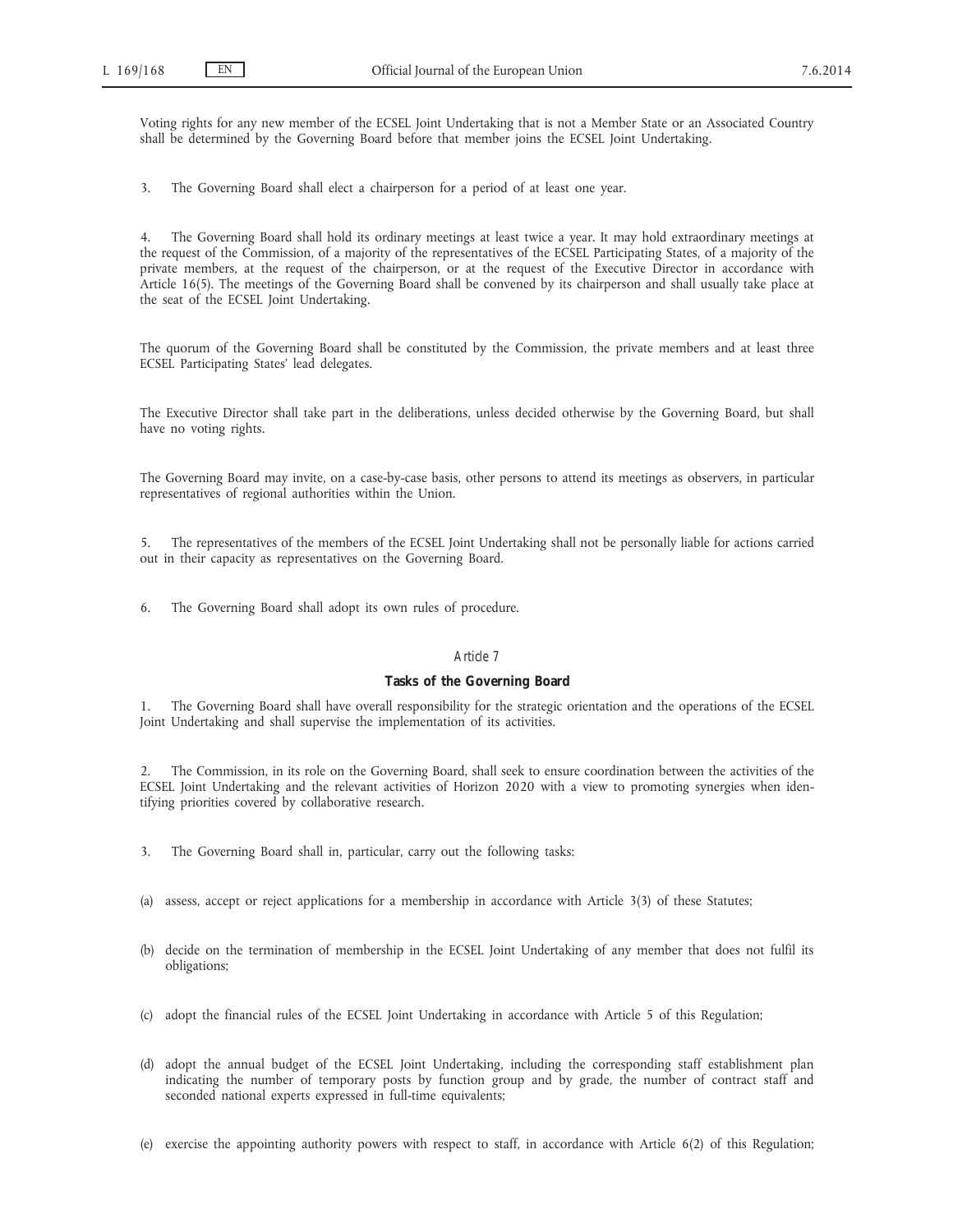- (f) appoint, dismiss, extend the term of office of, provide guidance to and monitor the performance of the Executive Director;
- (g) approve the organisational structure of the Programme Office upon recommendation of the Executive Director;
- (h) adopt the multiannual strategic plan referred to in Article 21(1);
- (i) adopt the work plan and the corresponding expenditure estimates referred to in Article 21(2);
- (j) approve the annual activity report, including the corresponding expenditure referred to in Article 22(1);
- (k) arrange as appropriate, for the establishment of an internal audit capability of the ECSEL Joint Undertaking upon recommendation by the Executive Director;
- (l) establish the ECSEL Joint Undertaking's communications policy upon recommendation by the Executive Director;
- (m) where appropriate, establish implementing rules to the Staff Regulations and the Conditions of Employment in accordance with Article 6(3) of this Regulation;
- (n) where appropriate, lay down rules on the secondment of national experts to the ECSEL Joint Undertaking and on the use of trainees in accordance with Article 7(2) of this Regulation;
- (o) where appropriate, set up advisory groups in addition to the bodies of the ECSEL Joint Undertaking;
- (p) where appropriate, submit to the Commission a request to amend this Regulation proposed by a member of the ECSEL Joint Undertaking;
- (q) be responsible for any task that is not specifically allocated to a particular body of the ECSEL Joint Undertaking; it may assign such tasks to any body of the ECSEL Joint Undertaking.

#### **Appointment, dismissal or extension of the term of office of the Executive Director**

1. The Executive Director shall be appointed by the Governing Board, from a list of candidates proposed by the Commission, following an open and transparent selection procedure. The Commission shall associate the representation from the other members of the ECSEL Joint Undertaking in the selection procedure, as appropriate.

In particular, an appropriate representation from the other members of the ECSEL Joint Undertaking shall be ensured at the pre-selection stage of the selection procedure. For that purpose, the ECSEL Participating States and the private members shall appoint by common accord a representative as well as an observer on behalf of the Governing Board.

2. The Executive Director shall be a member of staff and shall be engaged as a temporary agent of the ECSEL Joint Undertaking under point (a) of Article 2 of the Conditions of Employment.

For the purpose of concluding the contract of the Executive Director, the ECSEL Joint Undertaking shall be represented by the chairperson of the Governing Board.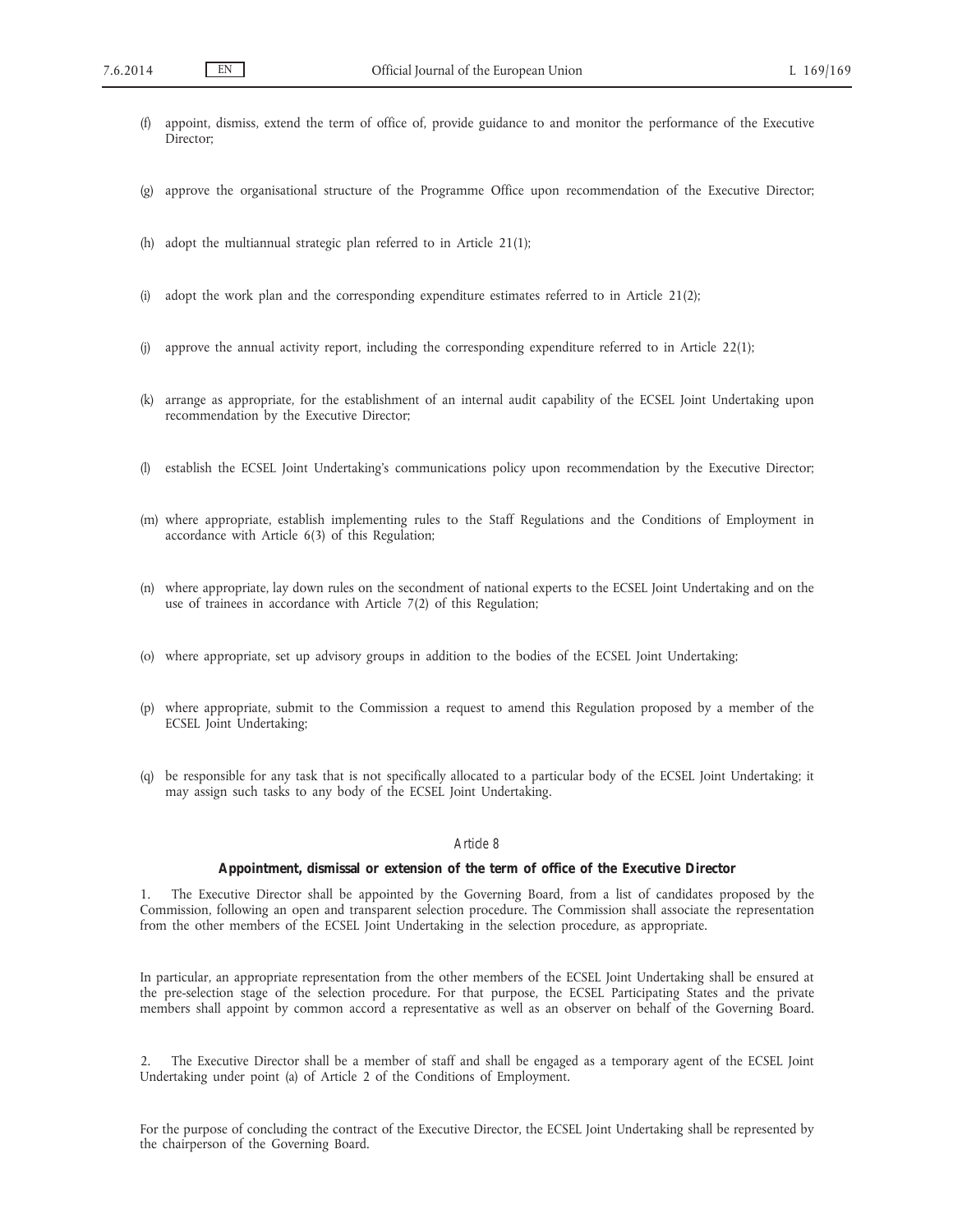3. The term of office of the Executive Director shall be three years. By the end of that period, the Commission, associating the ECSEL Participating States and the private members as appropriate, shall undertake an assessment of the performance of the Executive Director and the ECSEL Joint Undertaking's future tasks and challenges.

4. The Governing Board, acting on a proposal from the Commission which takes into account the assessment referred to in paragraph 3, may extend the term of office of the Executive Director once, for a period of no more than four years.

5. An Executive Director whose term of office has been extended may not participate in another selection procedure for the same post at the end of the overall period.

6. The Executive Director may be dismissed only upon a decision of the Governing Board acting on a proposal from the Commission associating the ECSEL Participating States and the private members as appropriate.

### *Article 9*

## **Tasks of the Executive Director**

1. The Executive Director shall be the chief executive responsible for the day-to-day management of the ECSEL Joint Undertaking in accordance with the decisions of the Governing Board.

2. The Executive Director shall be the legal representative of the ECSEL Joint Undertaking. The Executive Director shall be accountable to the Governing Board.

- 3. The Executive Director shall implement the budget of the ECSEL Joint Undertaking.
- 4. The Executive Director shall, in particular, carry out the following tasks in an independent manner:
- (a) consolidate and submit for adoption to the Governing Board the draft multiannual strategic plan composed of the multiannual strategic research and innovation agenda as proposed by the Private Members Board and the multiannual financial perspectives from the public authorities;
- (b) prepare and submit for adoption to the Governing Board the draft annual budget, including the corresponding staff establishment plan indicating the number of temporary posts in each grade and function group and the number of contract staff and seconded national experts expressed in full-time equivalents;
- (c) prepare and submit for adoption to the Governing Board the draft work plan including the scope of the calls for proposals needed to implement the research and innovation activities plan as proposed by the Private Members Board and the corresponding expenditure estimates as proposed by the public authorities;
- (d) submit for opinion to the Governing Board the annual accounts;
- (e) prepare and submit for approval to the Governing Board the annual activity report, including the information on corresponding expenditure;
- (f) sign individual grant agreements and decisions;
- (g) sign procurement contracts;
- (h) implement the ECSEL Joint Undertaking's communication policy;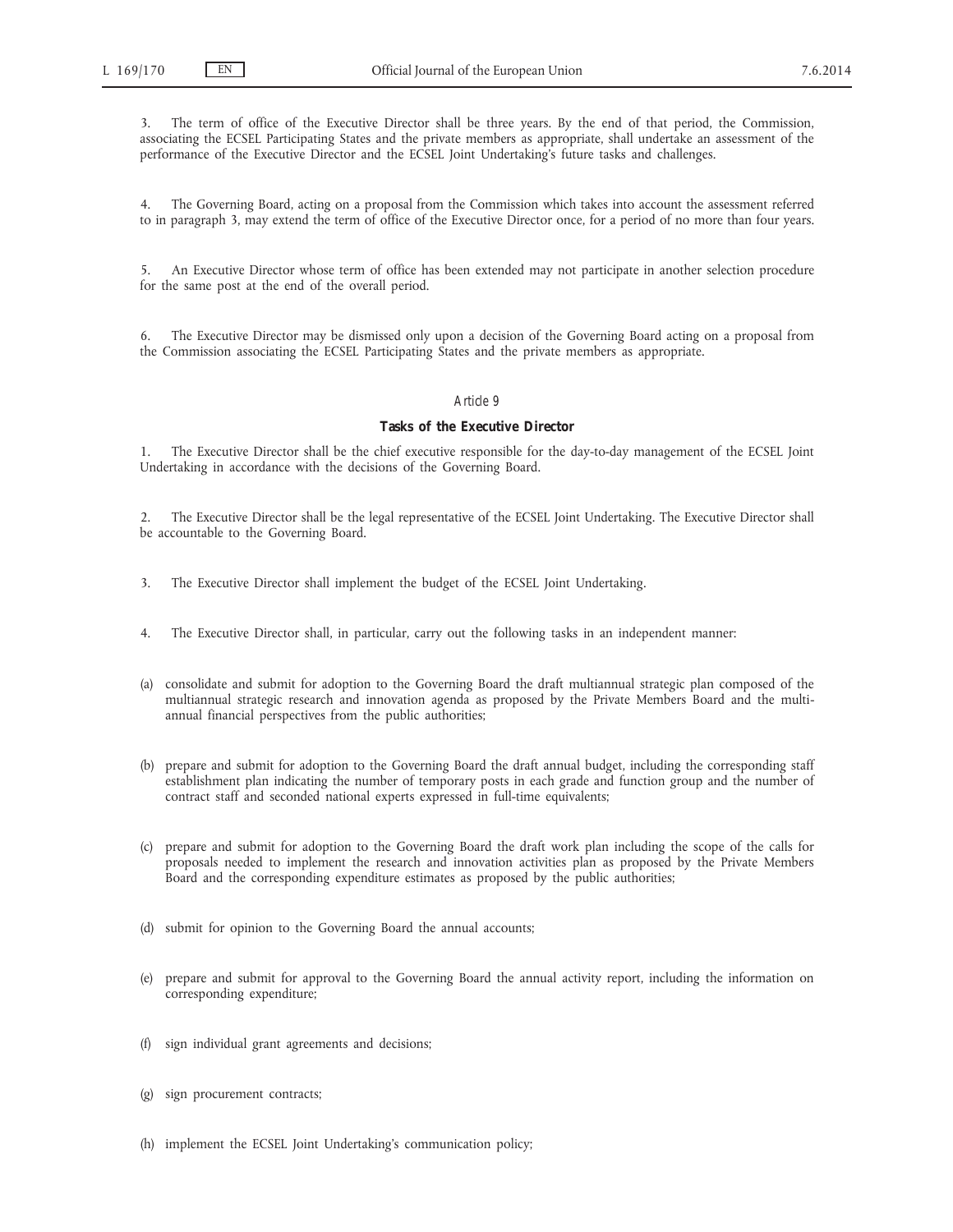- (i) organise, direct and supervise the operations and the staff of the ECSEL Joint Undertaking within the limits of the delegation by the Governing Board as provided for in Article 6(2) of this Regulation;
- (j) establish and ensure the functioning of an effective and efficient internal control system and report any significant change to it to the Governing Board;
- (k) ensure that risk assessment and risk management are performed;
- (l) take any other measures needed to assess the progress of the ECSEL Joint Undertaking towards its objectives as set out in Article 2 of this Regulation;
- (m) perform any other tasks entrusted or delegated to the Executive Director by the Governing Board.

5. The Executive Director shall set up a Programme Office for the execution, under his or her responsibility, of all support tasks arising from this Regulation. The Programme Office shall be composed of the staff of the ECSEL Joint Undertaking and shall in particular carry out the following tasks:

- (a) provide support in establishing and managing an appropriate accounting system in accordance with the financial rules of the ECSEL Joint Undertaking;
- (b) manage the calls for proposals as provided for in the work plan and administer the grant agreements and decisions;
- (c) provide the members and the other bodies of the ECSEL Joint Undertaking with all relevant information and support necessary for them to perform their duties as well as responding to their specific requests;
- (d) act as the secretariat of the bodies of the ECSEL Joint Undertaking and provide support to advisory groups set up by the Governing Board.

## *Article 10*

### **Composition of the Public Authorities Board**

The Public Authorities Board shall be composed of representatives of the public authorities of the ECSEL Joint Undertaking.

Each public authority shall appoint its representatives and a lead delegate who shall hold the voting rights in the Public Authorities Board.

# *Article 11*

## **Functioning of the Public Authorities Board**

1. The voting rights in the Public Authorities Board shall be assigned to the public authorities on an annual basis in proportion to their financial contribution to the activities of the ECSEL Joint Undertaking for that year in accordance with Article 18(4), and with an upper limit for any given member of 50 % of the total voting rights in the Public Authorities Board.

If fewer than three ECSEL Participating States have communicated to the Executive Director their financial contribution according to Article 18(4), the Commission shall hold 50 % of the voting rights and the remaining 50 % shall be distributed equally amongst the ECSEL Participating States.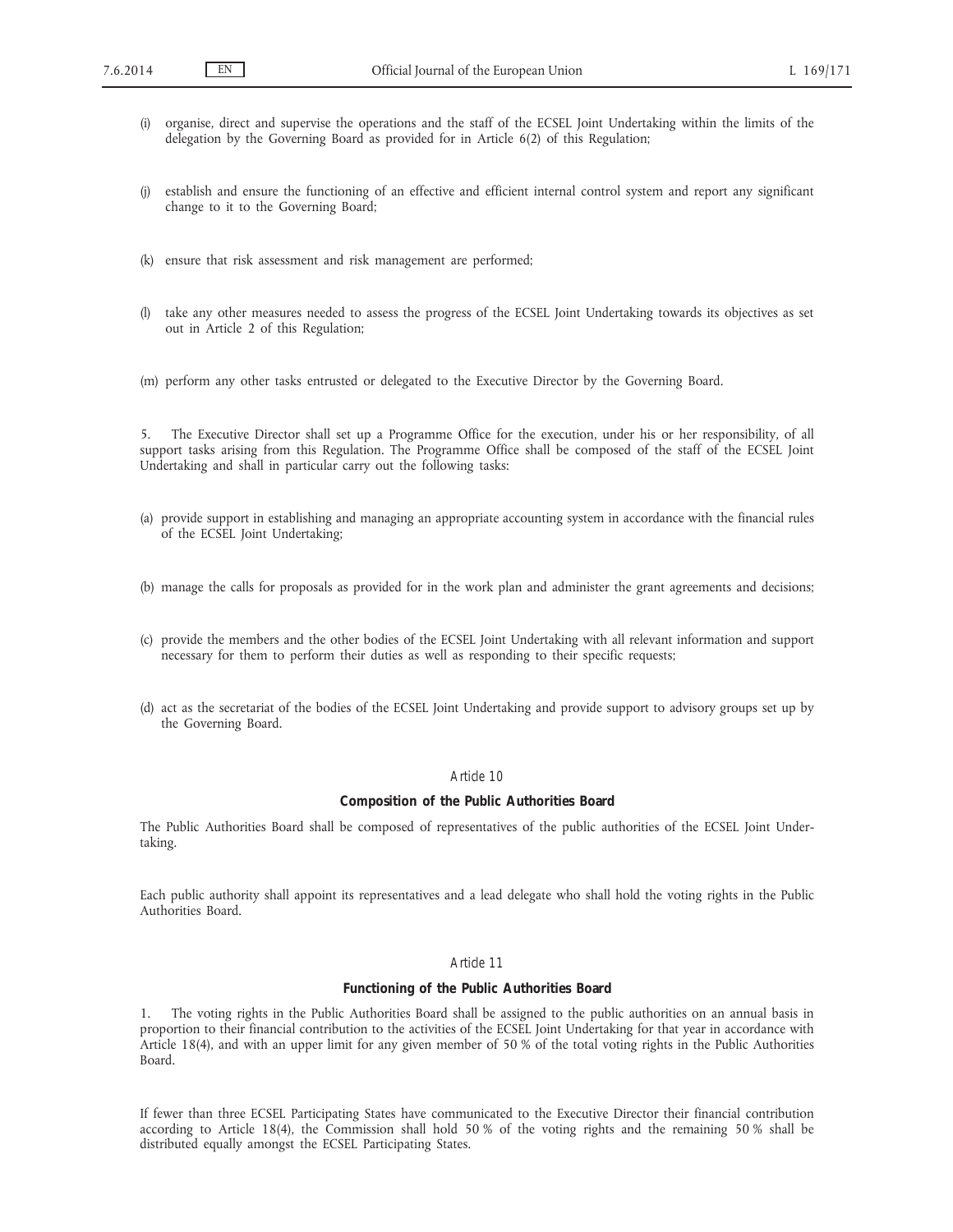The public authorities shall make every effort to achieve consensus. Failing consensus, the Public Authorities Board shall take its decisions by a majority of at least 75 % of all votes, including the votes of the ECSEL Participating States that are not in attendance.

Each public authority shall have a right of veto on all issues concerning the use of its own contribution to the ECSEL Joint Undertaking.

2. The Public Authorities Board shall elect its chairperson for a period of at least two years.

3. The Public Authorities Board shall hold its ordinary meetings at least twice a year. It may hold extraordinary meetings at the request of the Commission or of a majority of the representatives of the ECSEL Participating States, or at the request of the chairperson. The meetings of the Public Authorities Board shall be convened by its chairperson and shall normally take place at the seat of the ECSEL Joint Undertaking.

The quorum of the Public Authorities Board shall be constituted by the Commission and at least three ECSEL Participating States' lead delegates.

The Executive Director shall take part in the deliberations, unless decided otherwise by the Public Authorities Board, but shall have no voting rights.

Any Member State or Associated Country that is not a member of the ECSEL Joint Undertaking may participate in the Public Authorities Board as an observer. Observers shall receive all relevant documents and may give advice on any decision taken by the Public Authorities Board. All such observers will be bound by the confidentiality rules applying to the Public Authorities Board members.

The Public Authorities Board may appoint working groups where necessary under the overall coordination of one or more public authorities.

The Public Authorities Board shall adopt its own rules of procedure.

# *Article 12*

# **Tasks of the Public Authorities Board**

The Public Authorities Board shall:

- (a) ensure that the principles of fairness and transparency are properly applied in the allocation of public funding to participants in indirect actions;
- (b) approve the rules of procedure for calls for proposals, and for the evaluation, selection and monitoring of indirect actions;
- (c) approve the launch of calls for proposals, in accordance with the work plan;
- (d) rank proposals on the basis of the selection and award criteria, and taking into consideration their contribution towards the achievement of the objectives of the call and synergy with national priorities;
- (e) decide on the allocation of public funding to selected proposals up to the limit of the budgets available, taking into account the verifications carried out in accordance with Article 18(5). Such decision shall be binding on the ECSEL Participating States without any further evaluation or selection processes.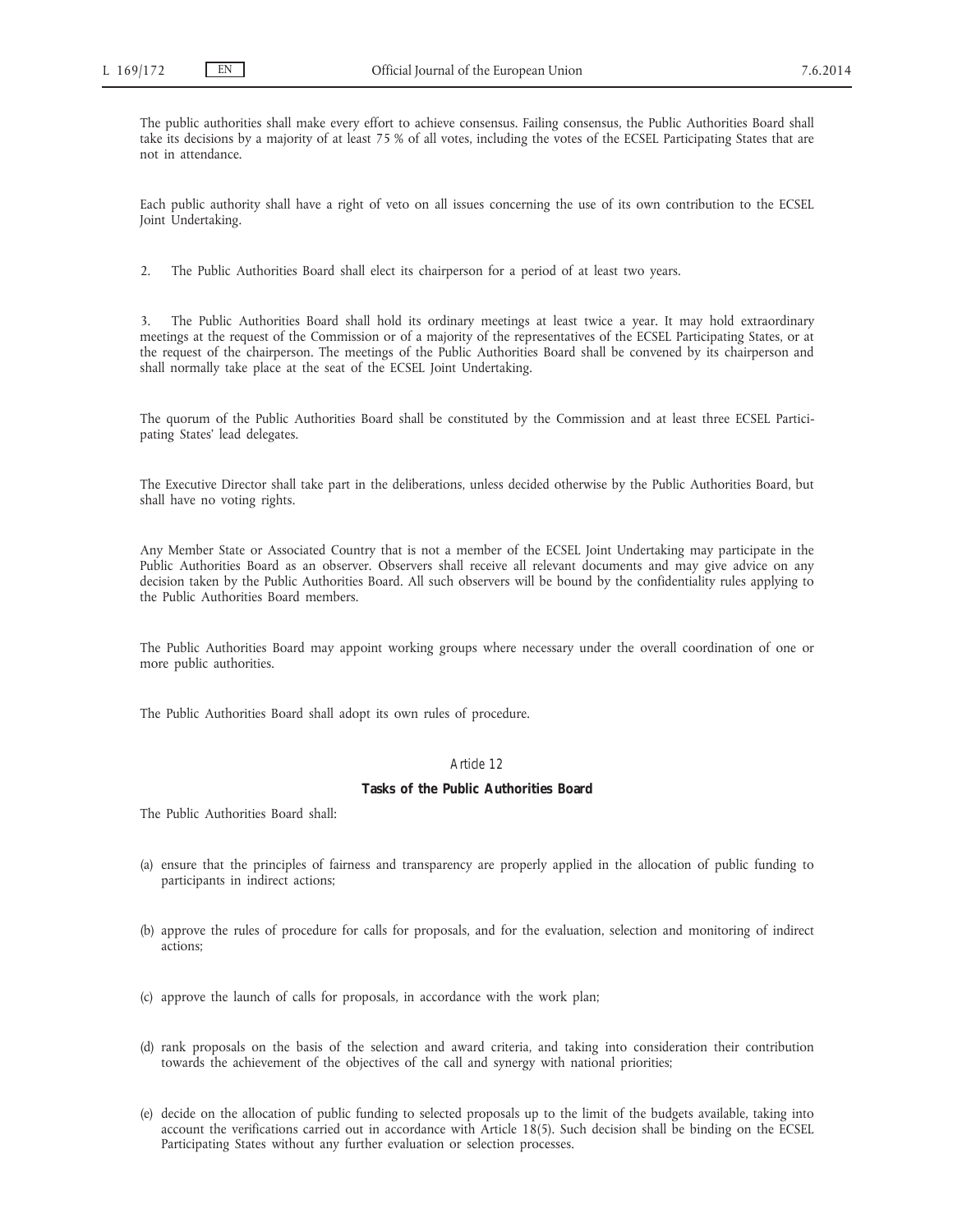# **Composition of the Private Members Board**

The Private Members Board shall be composed of representatives of the private members of the ECSEL Joint Undertaking.

Each private member shall appoint its representatives and a lead delegate who shall hold the voting rights in the Private Members Board.

# *Article 14*

## **Functioning of the Private Members Board**

1. The Private Members Board shall meet at least twice a year.

2. The Private Members Board may appoint working groups where necessary under the overall coordination of one or more members.

- 3. The Private Members Board shall elect its chairperson.
- 4. The Private Members Board shall adopt its rules of procedure.

### *Article 15*

## **Tasks of the Private Members Board**

The Private Members Board shall:

- (a) draw up and regularly update the draft multiannual strategic research and innovation agenda referred to in Article 21(1) for achieving the objectives of the ECSEL Joint Undertaking set out in Article 2 of this Regulation;
- (b) prepare each year the draft research and innovation activities plan for the next year, as a basis for the calls for proposals referred to in Article 21(2);
- (c) submit to the Executive Director the draft multiannual strategic research and innovation agenda and the yearly draft research and innovation activities plan within the deadlines set by the Governing Board;
- (d) organise an advisory stakeholder forum that is open to all public and private stakeholders having an interest in the field of electronic components and systems, to inform them about and collect feedback on the draft multiannual strategic research and innovation agenda and draft research and innovation activities plan for a given year.

## *Article 16*

## **Sources of financing**

1. The ECSEL Joint Undertaking shall be jointly funded by its members through financial contributions paid in instalments and in kind contributions consisting of the costs incurred by the private members or their constituent entities and affiliated entities in implementing indirect actions that are not reimbursed by the ECSEL Joint Undertaking.

2. The administrative costs of the ECSEL Joint Undertaking shall be covered by means of the financial contributions referred to in:

(a) Article 3(1) of this Regulation for the Union's financial contribution up to EUR 15 255 000;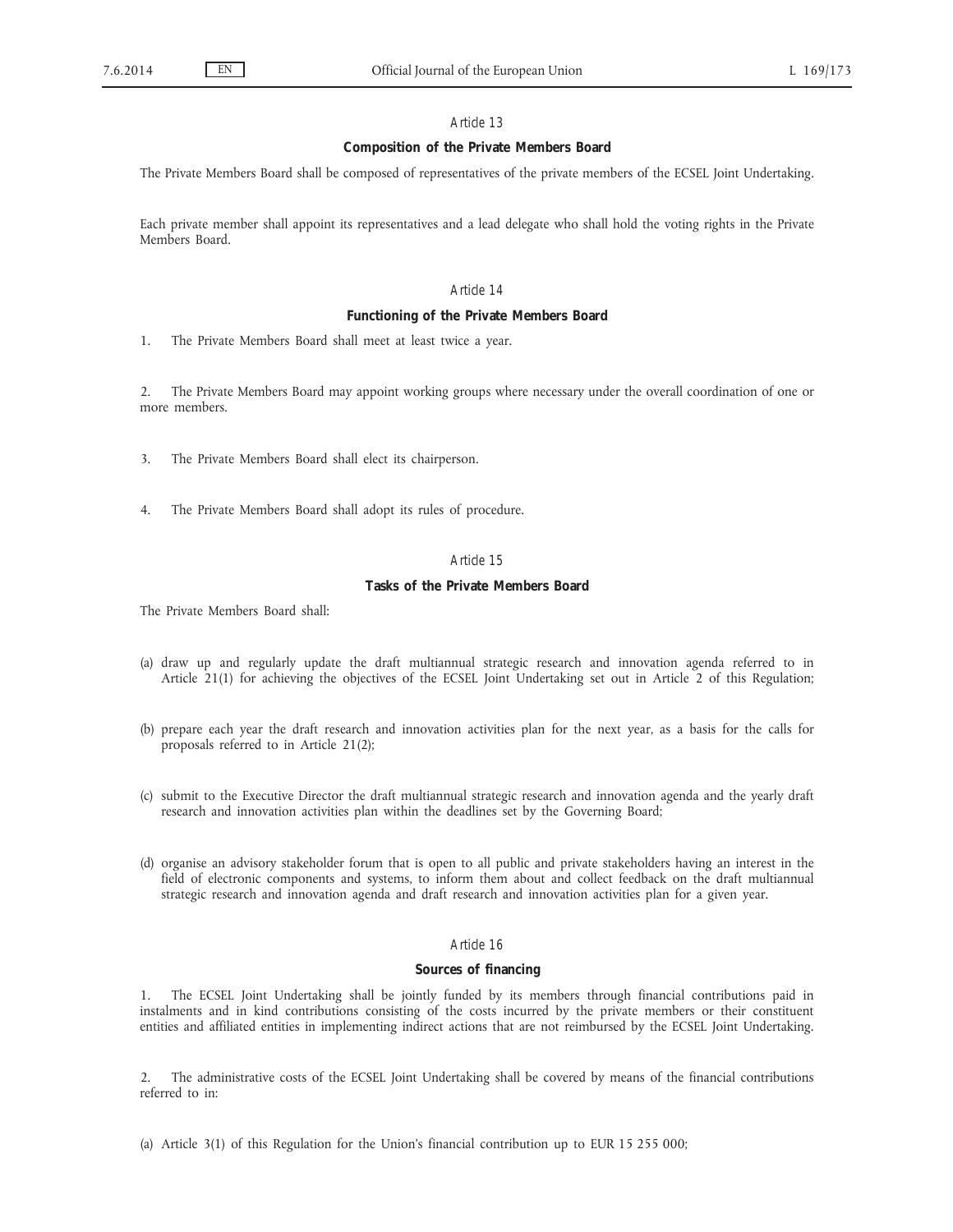- (b) Article 4(2) of this Regulation for the contribution by the private members up to EUR 19 710 000 or 1 % of the sum of the total cost of all projects, whichever figure is higher, but not exceeding EUR 48 000 000; and
- (c) Article 19(2) of this Regulation for the completion of the actions launched under Regulations (EC) No 72/2008 and (EC) No 74/2008.

If part of the contribution for administrative costs is not used, it may be made available to cover the operational costs of the ECSEL Joint Undertaking.

- 3. The operational costs of the ECSEL Joint Undertaking shall be covered by means of:
- (a) the Union's financial contribution;
- (b) financial contributions from ECSEL Participating States;
- (c) in kind contributions by the private members or their constituent entities and affiliated entities consisting of the costs incurred by them in implementing indirect actions less the contributions by the ECSEL Joint Undertaking, the ECSEL Participating States and any other Union contribution to those costs.

4. The resources of the ECSEL Joint Undertaking entered in its budget shall be composed of the following contributions:

- (a) members' financial contributions to the administrative costs;
- (b) members' financial contributions to the operational costs, including those from the ECSEL Participating States which entrust the ECSEL Joint Undertaking in accordance with Article 17(1);
- (c) any revenue generated by the ECSEL Joint Undertaking;
- (d) any other financial contributions, resources and revenues.

Any interest yielded by the contributions paid to the ECSEL Joint Undertaking shall be considered to be its revenue.

5. Should any member of the ECSEL Joint Undertaking be in default of its commitments concerning its agreed financial contribution, the Executive Director shall put this in writing and shall set a reasonable period within which such default shall be remedied. If the situation is not remedied within that period, the Executive Director shall convene a meeting of the Governing Board to decide whether the defaulting member's membership is to be revoked or whether if any other measures are to be taken until its obligations have been met.

6. The resources and activities of the ECSEL Joint Undertaking shall be intended for the achievement of the objectives set out in Article 2 of this Regulation.

7. The ECSEL Joint Undertaking shall own all assets generated by it or transferred to it for the achievement of its objectives set out in Article 2 of this Regulation.

8. Except when the ECSEL Joint Undertaking is wound up, any excess revenue over expenditure shall not be paid to the members of the ECSEL Joint Undertaking.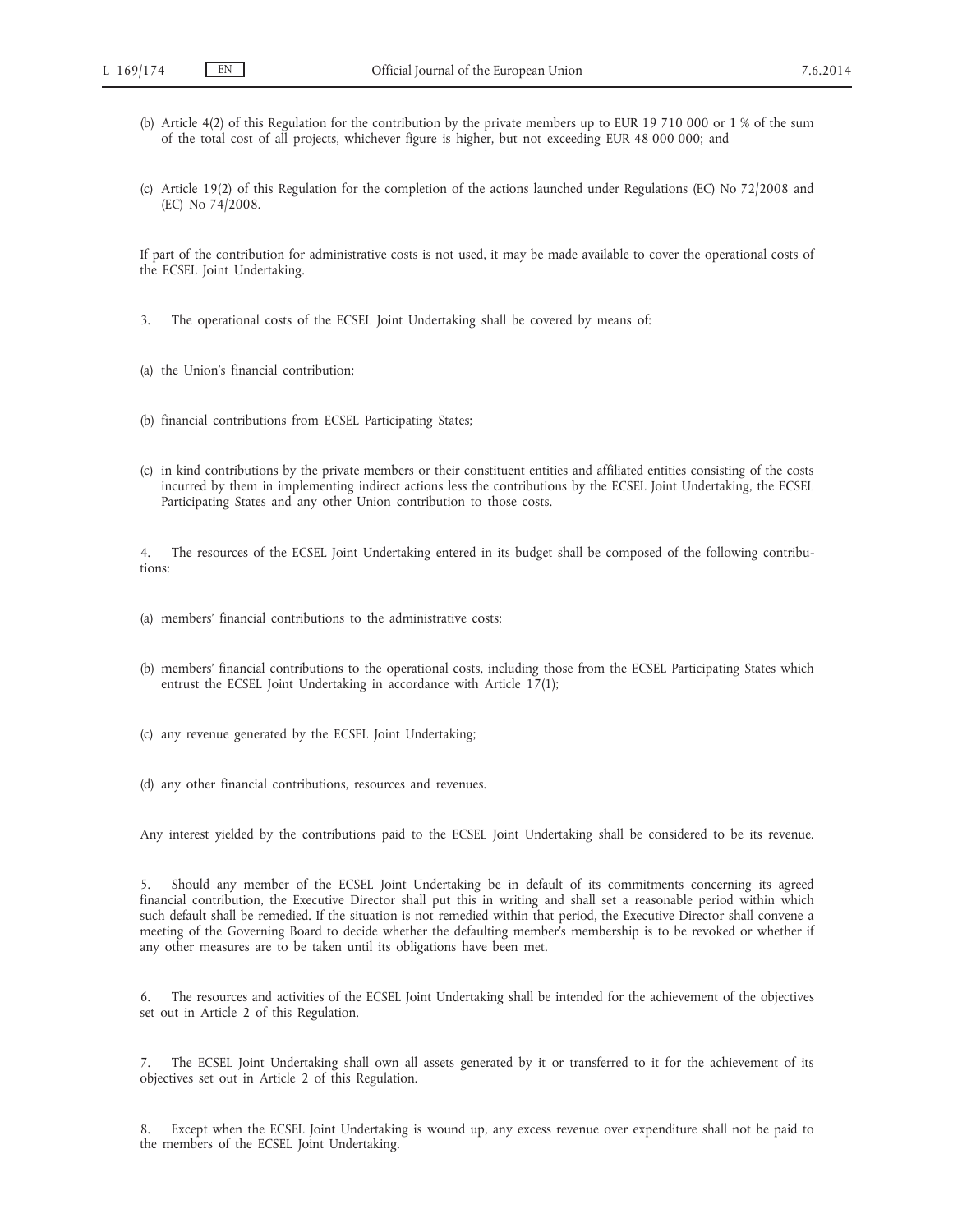## **ECSEL Participating States contributions**

1. The ECSEL Participating States may entrust the ECSEL Joint Undertaking with the implementation of their contributions to the participants in indirect actions through the grant agreements with participants concluded by the ECSEL Joint Undertaking. They may also entrust the ECSEL Joint Undertaking with the payment of their contributions to the participants or make the payments by themselves based on the verifications made by the ECSEL Joint Undertaking.

2. Where an ECSEL Participating State does not entrust the ECSEL Joint Undertaking as described in paragraph 1, it shall take all necessary measures to establish its own grant agreements within a similar timeframe as the ECSEL Joint Undertaking grant agreements. The verification of the eligibility of costs performed by the ECSEL Joint Undertaking as referred to in Article 18(7) may be used by the ECSEL Participating State as part of its own payment process.

3. The arrangements for the cooperation between the ECSEL Participating States and the ECSEL Joint Undertaking shall be established by means of an administrative arrangement to be concluded between the entities designated by the ECSEL Participating States for that purpose and the ECSEL Joint Undertaking.

4. When ECSEL Participating States entrust the ECSEL Joint Undertaking in accordance with paragraph 1, the administrative arrangements referred to in paragraph 3 shall be supplemented with annual arrangements between the entities designated by the ECSEL Participating States for that purpose and the ECSEL Joint Undertaking, laying down the terms and conditions for the financial contribution of the ECSEL Participating States to the ECSEL Joint Undertaking.

5. Member States, Associated Countries and third countries that are not members of the ECSEL Joint Undertaking may conclude similar arrangements with the ECSEL Joint Undertaking.

### *Article 18*

### **Funding of indirect actions**

1. The ECSEL Joint Undertaking shall support indirect actions through open and competitive calls for proposals, and allocations of public funding within the limits of the budgets available. Any public support under the ECSEL Joint Undertaking is without prejudice to State aid rules.

2. The financial contribution from the public authorities shall be that referred to in point (a) of Article 16(3) and point (b) of Article 16(3) disbursed as a reimbursement of eligible costs to the participants in indirect actions. The specific reimbursement rates by the Union and by each ECSEL Participating State shall be included in the work plan.

3. The public authorities shall communicate to the Executive Director their financial commitments reserved for each call for proposals to be included in the work plan and where applicable in accordance with Article 17(1) in time for the preparation of the draft budget of the ECSEL Joint Undertaking, taking into account the scope of the research and innovation activities addressed in the work plan.

4. The Executive Director shall verify the eligibility of applicants for funding from the Union and the ECSEL Participating States shall verify the eligibility of their applicants against any predetermined national criteria for funding and shall communicate the results to the Executive Director.

5. On the basis of the verifications provided in paragraph 4, the Executive Director shall establish the proposed list of indirect actions to be retained for funding, detailed by the applicants, and shall communicate it to the Public Authorities Board which shall decide on the maximum allocation of public funding in accordance with point (e) of Article 12 and mandate the Executive Director to establish agreements with the corresponding participants.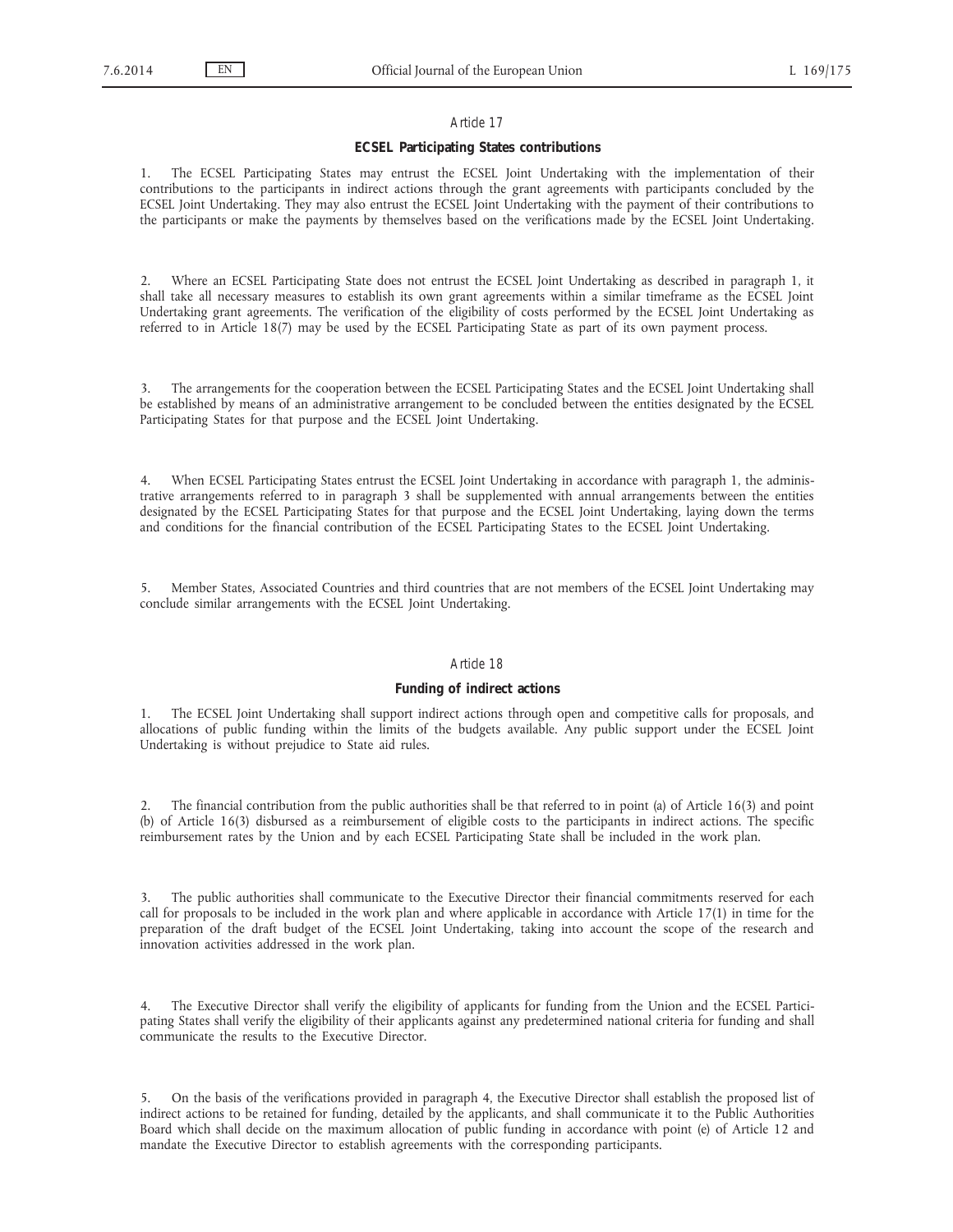The ECSEL Joint Undertaking shall take all necessary measures, including the verification of the eligibility of costs, for the disbursement of the public funding to the respective participants in accordance with the arrangements referred to in Article 17(3) and (4).

7. The ECSEL Participating States shall not require additional technical monitoring and reporting other than those required by the ECSEL Joint Undertaking.

## *Article 19*

## **Financial commitments**

The financial commitments of the ECSEL Joint Undertaking shall not exceed the amount of financial resources available or committed to its budget by its members.

# *Article 20*

## **Financial year**

The financial year shall run from 1 January to 31 December.

#### *Article 21*

### **Operational and financial planning**

1. The multiannual strategic plan shall specify the strategy and plans for achieving the objectives of the ECSEL Joint Undertaking set out in Article 2 of this Regulation in the form of a multiannual strategic research and innovation agenda from the Private Members Board and multiannual financial perspectives from the public authorities. It should identify research and innovation priorities for the development and adoption of key competences for electronic components and systems across different application areas in order to strengthen European competitiveness and help create new markets and societal applications. It should be reviewed regularly in accordance with the evolution of the industrial needs in Europe.

2. The Executive Director shall submit to the Governing Board for adoption a draft annual or multiannual work plan which shall include the research and innovation activities plan, the administrative activities and the corresponding expenditure estimates.

3. The work plan shall be adopted by the end of the year prior to its implementation. The work plan shall be made publicly available.

4. The Executive Director shall prepare the draft annual budget for the following year and shall submit it to the Governing Board for adoption.

5. The annual budget for a particular year shall be adopted by the Governing Board by the end of the previous year.

6. The annual budget shall be adapted in order to take into account the amount of the Union's financial contribution as set out in the Union budget.

# *Article 22*

## **Operational and financial reporting**

1. The Executive Director shall report annually to the Governing Board on the performance of the duties of the Executive Director in accordance with the financial rules of the ECSEL Joint Undertaking.

Within two months of the closure of each financial year, the Executive Director shall submit to the Governing Board for approval an annual activity report on the progress made by the ECSEL Joint Undertaking in the previous calendar year, in particular in relation to the annual work plan for that year. The annual activity report shall include, inter alia, information on the following matters: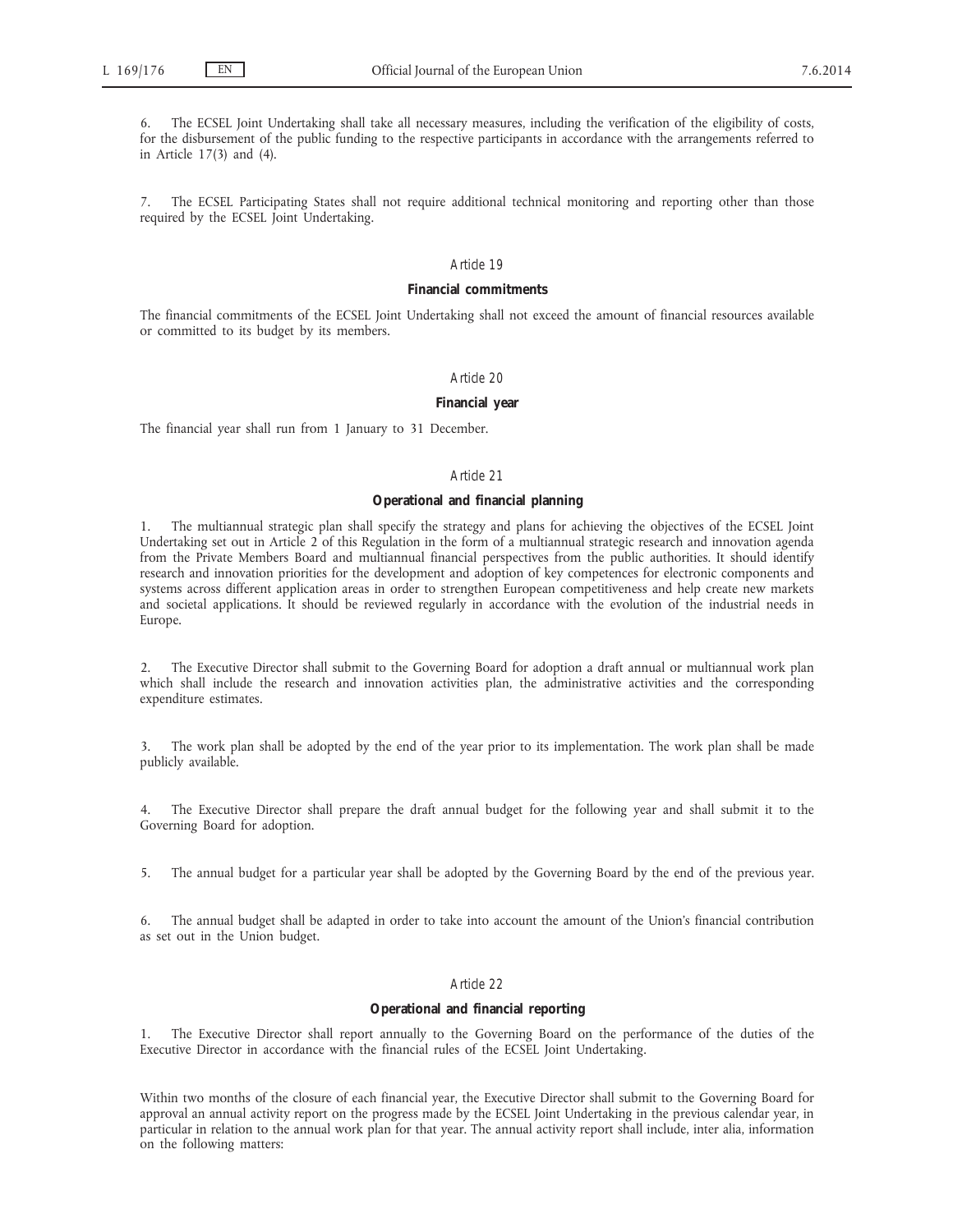(a) research, innovation and other actions carried out and the corresponding expenditure

(b) the proposals submitted, including a breakdown by participant type, including SMEs, and by country

(c) the proposals selected for funding, with a breakdown by participant type, including SMEs, and by country, and indicating the contributions of the ECSEL Joint Undertaking and the ECSEL Participating States to the individual participants and indirect actions.

2. Once approved by the Governing Board, the annual activity report shall be made publicly available.

3. By 1 March of the following financial year, the accounting officer of the ECSEL Joint Undertaking shall send the provisional accounts to the Commission's accounting officer and to the Court of Auditors.

By 31 March of the following financial year, the ECSEL Joint Undertaking shall send the report on the budgetary and financial management to the European Parliament, to the Council and to the Court of Auditors.

On receipt of the Court of Auditors' observations on the ECSEL Joint Undertaking's provisional accounts pursuant to Article 14 of Regulation (EU, Euratom) No 966/2012, the accounting officer of the ECSEL Joint Undertaking shall draw up the ECSEL Joint Undertaking's final accounts and the Executive Director shall submit them to the Governing Board for an opinion.

The Governing Board shall deliver an opinion on the ECSEL Joint Undertaking's final accounts.

The Executive Director shall, by 1 July of the following financial year, send the final accounts to the European Parliament, to the Council, to the Commission and to the Court of Auditors, together with the Governing Board's opinion.

The final accounts shall be published in the *Official Journal of the European Union* by 15 November of the following financial year.

The Executive Director shall provide the Court of Auditors with a reply to observations made in its annual report by 30 September. The Executive Director shall also submit that reply to the Governing Board.

The Executive Director shall submit to the European Parliament, at the latter's request, any information required for the smooth application of the discharge procedure for the financial year in question, in accordance with Article 165(3) of Regulation (EU, Euratom) No 966/2012.

## *Article 23*

# **Internal audit**

The Commission's internal auditor shall exercise the same powers over the ECSEL Joint Undertaking as those exercised in respect of the Commission.

# *Article 24*

# **Liability of members and insurance**

1. The financial liability of the members of the ECSEL Joint Undertaking for the debts of the ECSEL Joint Undertaking shall be limited to their contributions already made to the administrative costs.

2. The ECSEL Joint Undertaking shall take out and maintain appropriate insurance.